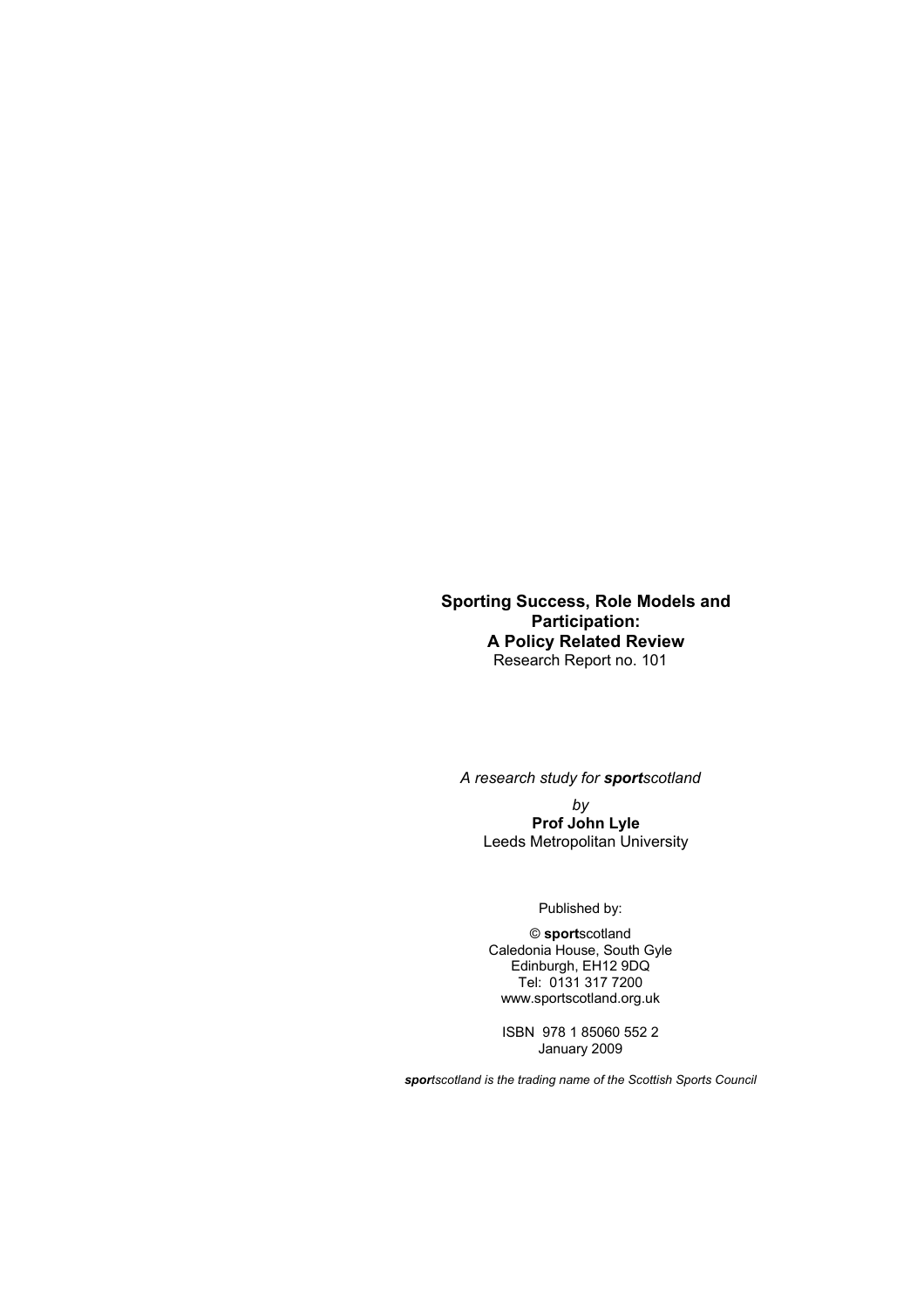# **Contents**

| Review: What Makes an Effective Role Model Programme?  13 |    |
|-----------------------------------------------------------|----|
|                                                           |    |
|                                                           |    |
|                                                           |    |
|                                                           |    |
|                                                           |    |
|                                                           |    |
|                                                           | 24 |
|                                                           |    |
|                                                           |    |
|                                                           |    |
|                                                           |    |
|                                                           |    |
|                                                           |    |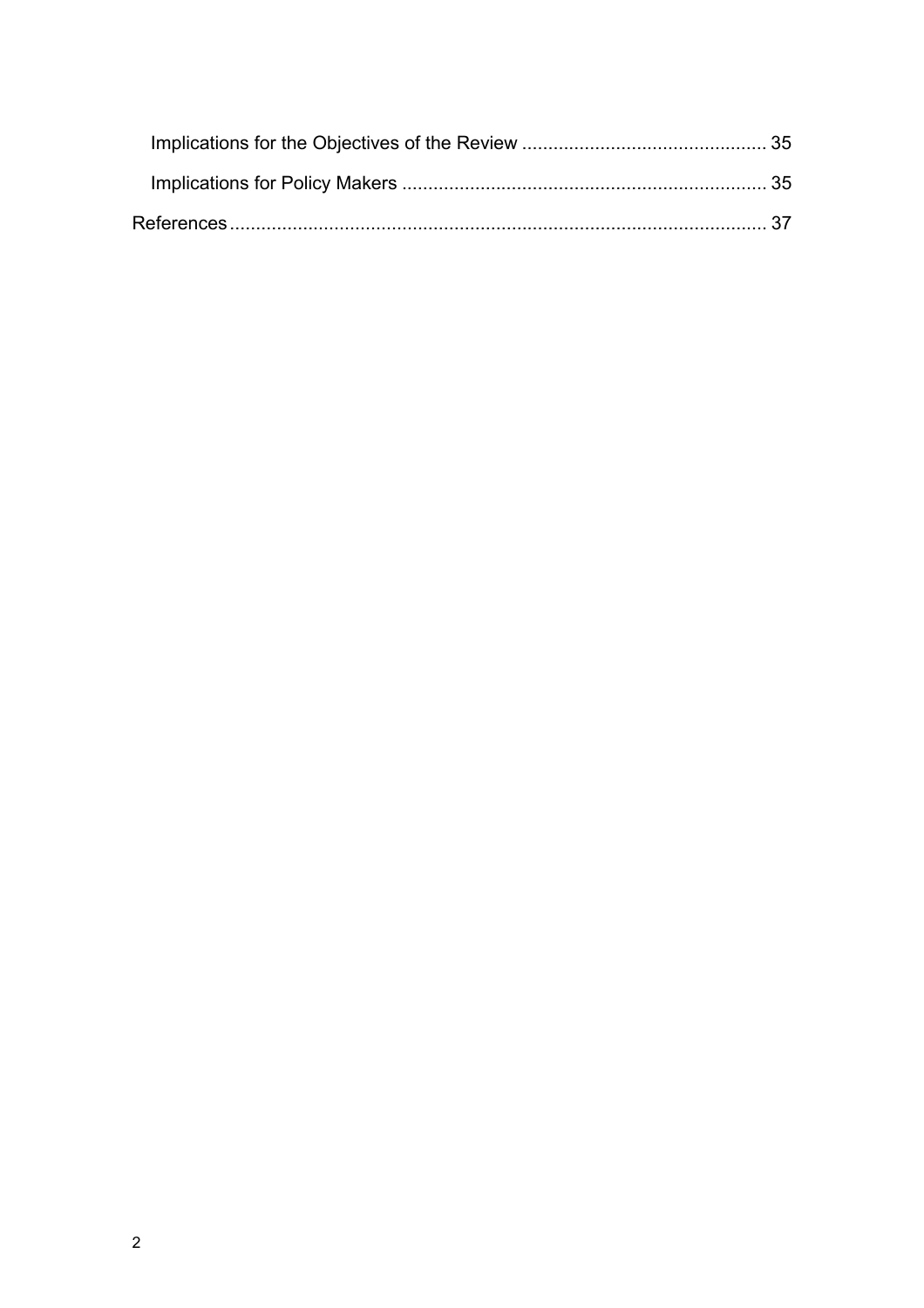## **Foreword**

Sports development policy like most social policy tends to emerge through commonsense – occasionally intuitive – assumptions about 'what works'. Given the enormous difficulty of demonstrating causal effect in these areas, such pragmatism is unsurprising. The alternative is to put action on hold until it can be supported by the clear demonstration of complex causal relationships – in short, paralysis by analysis.

This is not an excuse, though, for failing to try and determine whether causality exists. This policy-related research review was commissioned to see to what extent we can answer an apparently simple question:

Do sporting success or sporting role models promote sports participation?

If such links could be determined, then a host of subsidiary questions would emerge: is the impact sustainable or just temporary; are new participants attracted or do existing sportspeople aspire to more; can we target particular groups; and, perhaps most important, how can we capitalise on sporting success or role models to achieve maximum effect on participation?

This review carefully considers a substantial body of research in the area including earlier reviews. Its response to the core question is: "No impacts have been robustly demonstrated."

This is not, to use a Scots law analogy, a 'guilty' verdict against those who use sporting success or role models to promote participation. The verdict to date is rather one of 'not proven'. Commonsense and intuitive approaches may indeed be right; but research approaches have not been sophisticated enough to tease out the complex proof of any causal links.

Nor does this just leave us at square one. Even without proof positive of links, there is enough experience (albeit based on commonsense or intuitive assumptions) out there to provide practical guidance. This review collates this experience and provides guidelines and policy implications based on good practice. These are listed on pp 35-37; for example:

 In programmes using sporting role models, the role models should not simply be 'parachuted in': there should be interaction between the model and the potential participant; repeated involvement is preferable; there should be opportunities for positive follow-up and reinforcement of the message conveyed; and those messages should be consistent both with the behaviour of the models elsewhere and in the reinforcement by others such as parents and teachers.

The policy-related research reviews commissioned by **sport**scotland are intended to combine rigorous assessments and syntheses of relevant research with practical implications to inform policy. This has been achieved admirably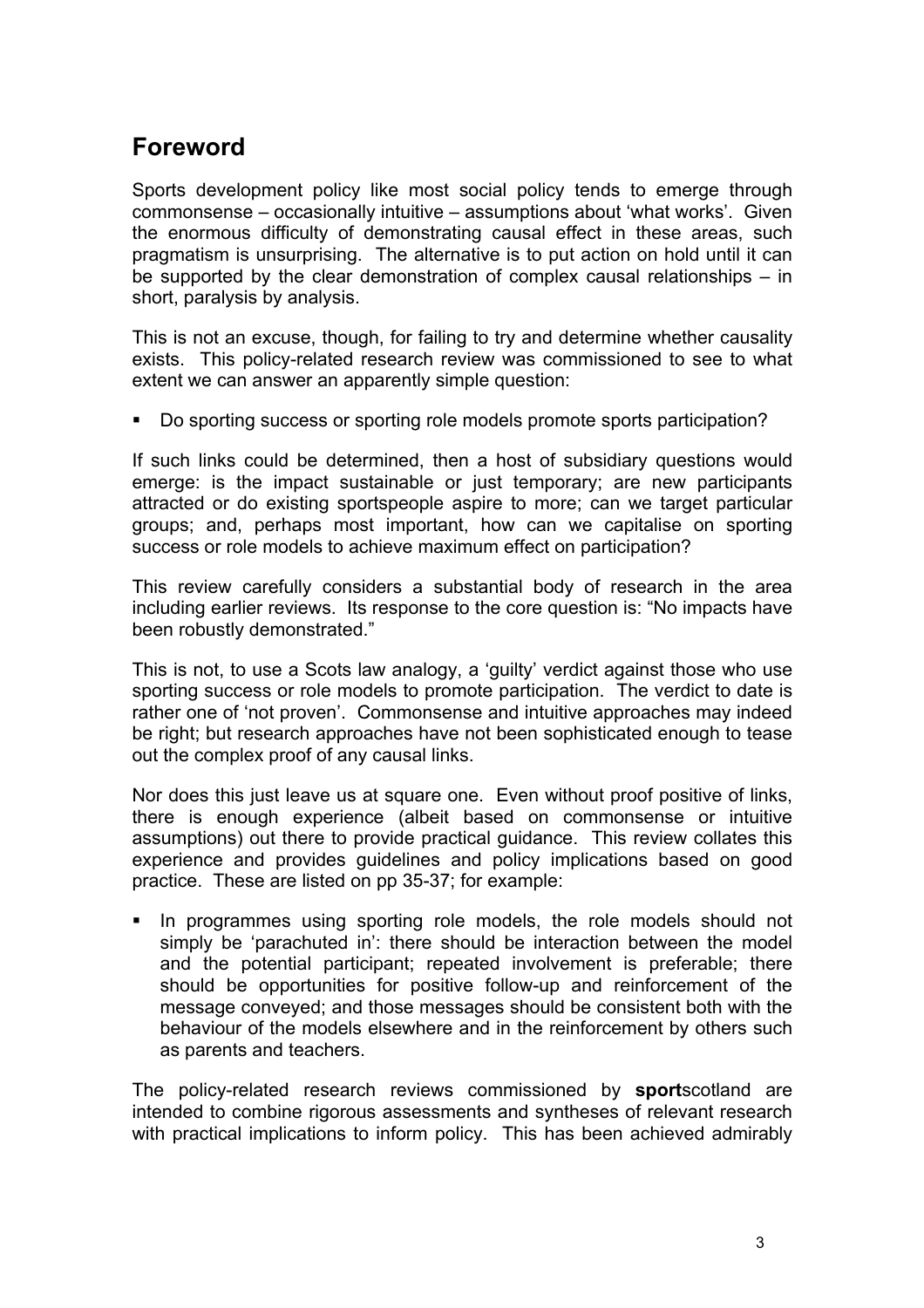by Professor Lyle and we welcome both the examples of good practice and the implications for policy makers that he raises.

In terms of the core question, for once the research commissioner echoes the researcher's eternal crie de coeur: more research needed!

Research Unit **sport**scotland January 2009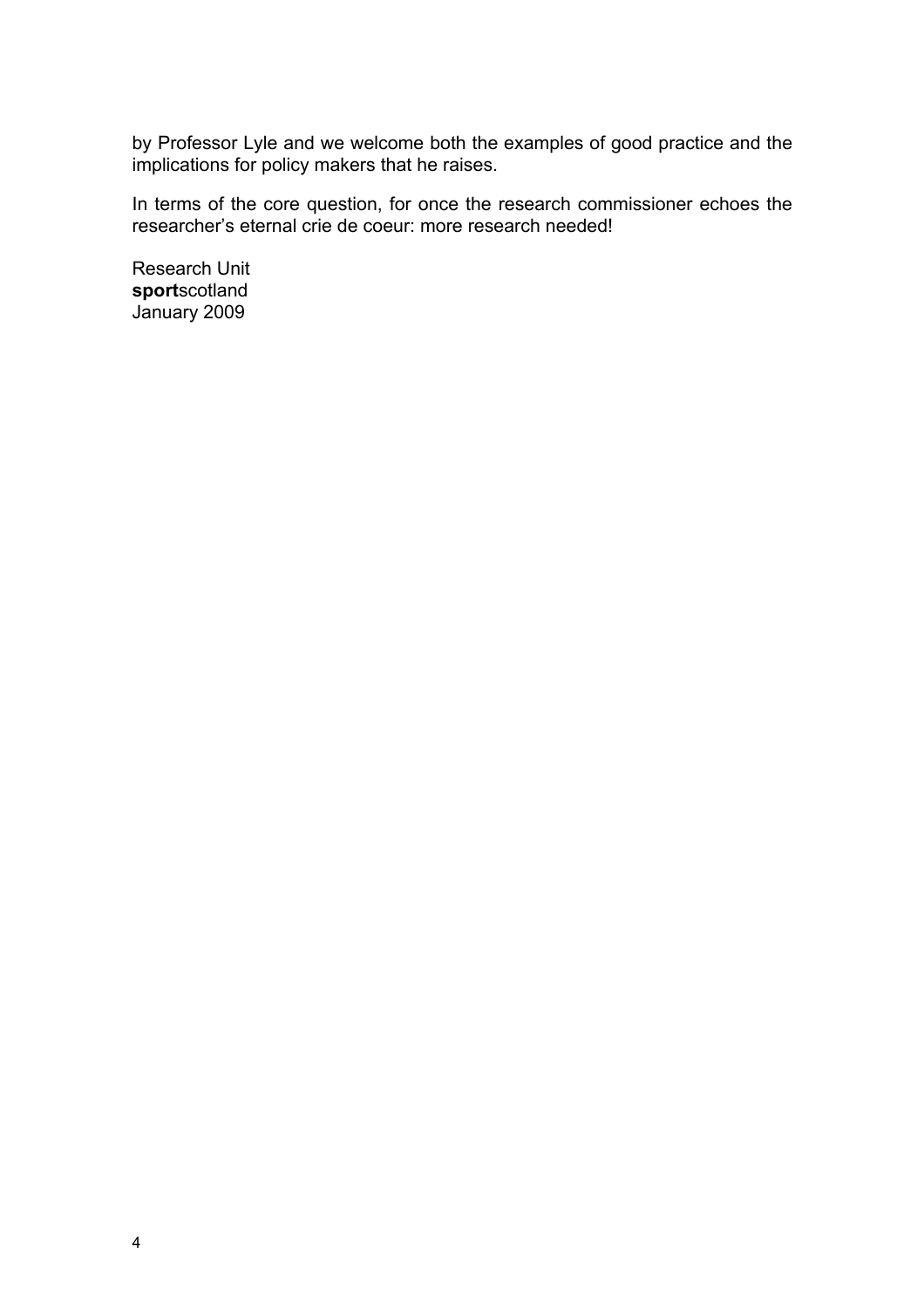### **Summary**

Claims for a link connecting sporting success, the hosting of major events or sporting role models with increased sports participation form part of the rhetoric of sports development policy and practice, although claims in recent documents are more muted.

Previous reviews have demonstrated no robust evidence of the impact of sporting success or sporting role models on sustained participation, and no evidence was unearthed in this review to refute this position.

Other than the more generally applicable social learning theory, no established model of behaviour change was identified that would lead to expectations of sports participation from non- or lesser-participating groups. It might be expected that a general improvement in infrastructure and resources when hosting events would provide a stimulus to existing participants.

The complexity of motivations to participate in sport or to be physically active and the interrelatedness of sports development processes render almost impossible the evaluation of single variable effects such as these. The difficulty in isolating the active effect of sporting success or sporting role models discourages rigorous impact studies.

Methodologies employed in role model research are characterised by case study approaches, observer surveys and process monitoring. The absence of control groups, the lack of consensus on concepts involved and the need for longer-term studies have prevented rigorous systematic research.

Sporting role models are important to young people and can be influential in their behaviour and values.

The level of interest engendered by programmes such as Sporting Champions is high, and they are generally very well received. Converting interest to activity is not yet substantiated.

Sporting success in specific sports or from hosting a major event may lead to a halo effect in the short term and a burst of interest in participation. Evidence from the Manchester 2002 Commonwealth Games found no evidence of an impact on participation, and evidence more generally suggests that any benefits will only accrue from a more integrated and better planned sports development strategy.

Role models can be categorised on a continuum from observation and minimal interaction to longer-term and more interactive mentoring relationships. Evidence suggests that mentoring-type programmes with 'at risk' groups are more likely to have an effect.

Changed behaviour is more likely when the role model presents a message in such a way that the observer's attention is stimulated, lasting images are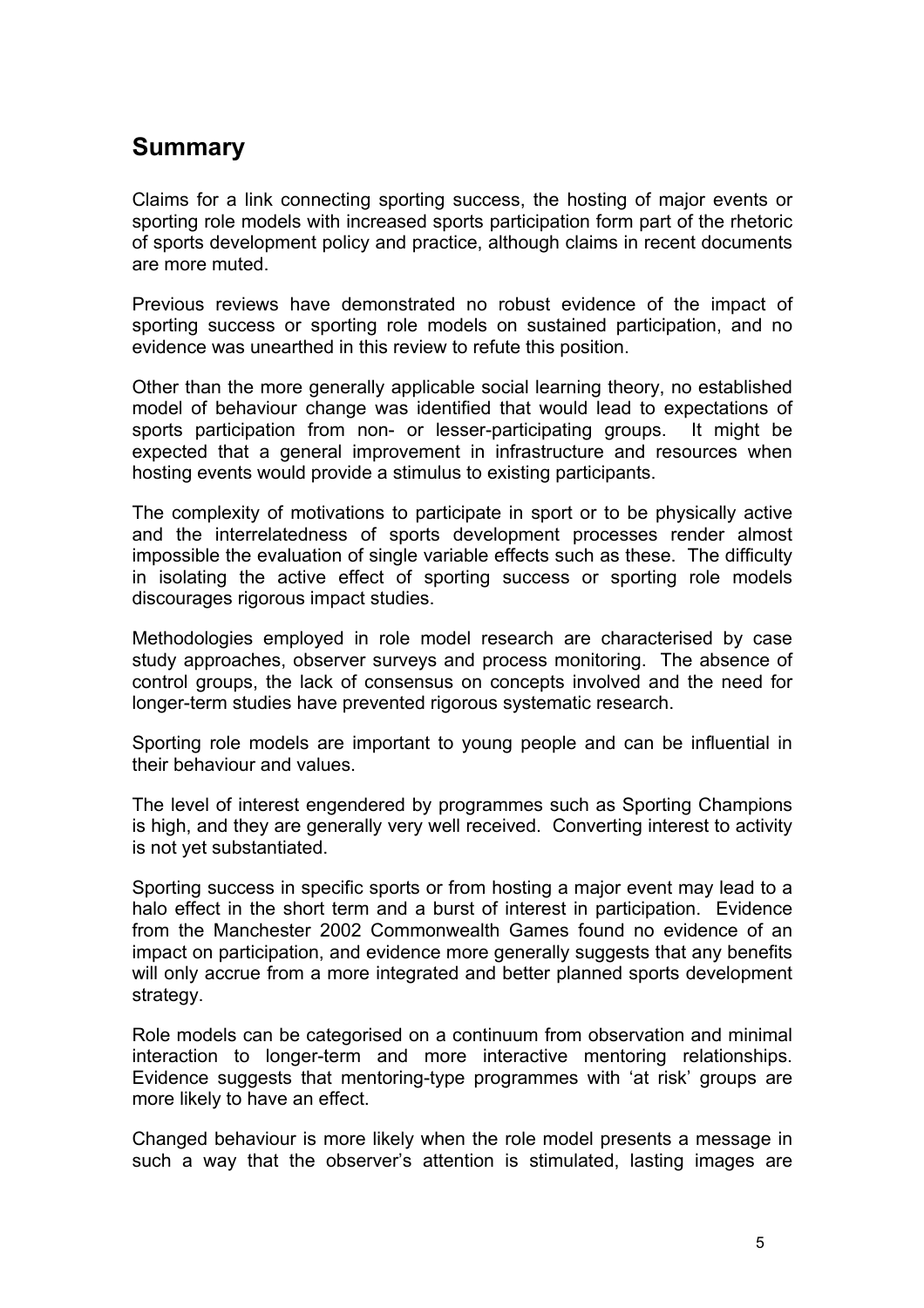created, opportunities for reinforcement are available and there is perception of reward or added value.

It has been argued that all high-profile sportspersons have a role model function. This has been problematic in terms of the much-publicised instances of inappropriate behaviour by sports stars. There is evidence that young people have a realistic view of the behaviour expected from sporting celebrities.

Males and females differ in their identification with role models. This is exacerbated by the relative paucity of female media sports stars. Role models and sporting success may also exemplify achievement for special populations. This suggests that programmes and development initiatives should be targeted.

There is a confusion of terminology in the use of the terms sporting 'role model', 'hero', 'celebrity' and 'star'. This impacts on the instruments used in research. When combined with the multi-dimensional nature of role modelling, there is a need for a better understanding of how the model is perceived and used by young people.

Given the importance of relevance, attainability and similarity to the observer's self-concept, it may not always be appropriate to use elite sporting champions. Peer models have a role to play in demonstrating the attainability of sporting success.

It is questionable whether sporting success is likely to have a general effect on participation (since this fails to acknowledge the specificity of initiation and recruitment, and does not adhere to good principles of modelling), and partly explains the likelihood of greater impact on existing participants. Similarly, role model programmes are likely to use individuals who have succeeded in a particular sport. Although they may convey a generic message, the impact seems likely to be more sport specific.

An increase in participation as a direct result of sporting success and sporting role models is a secondary effect, but good practice can enhance the likelihood of an impact. Both sporting success and the availability of appropriate role models are essential elements in a high quality sporting environment: these will contribute, along with many other factors, to the perception of sport as an attractive, attainable and rewarding experience.

It is important that there is consistency in the messages received by young people. The likelihood of behaviour change may be very dependent on the level of reinforcement from parents and schools.

Elite models and sporting success convey an achievement-orientation based on relative success. This may conflict with other messages about personal development and mastery of sporting skills. Whatever the message, it is important that role model programmes involve adequate training to ensure a consistent and appropriate message.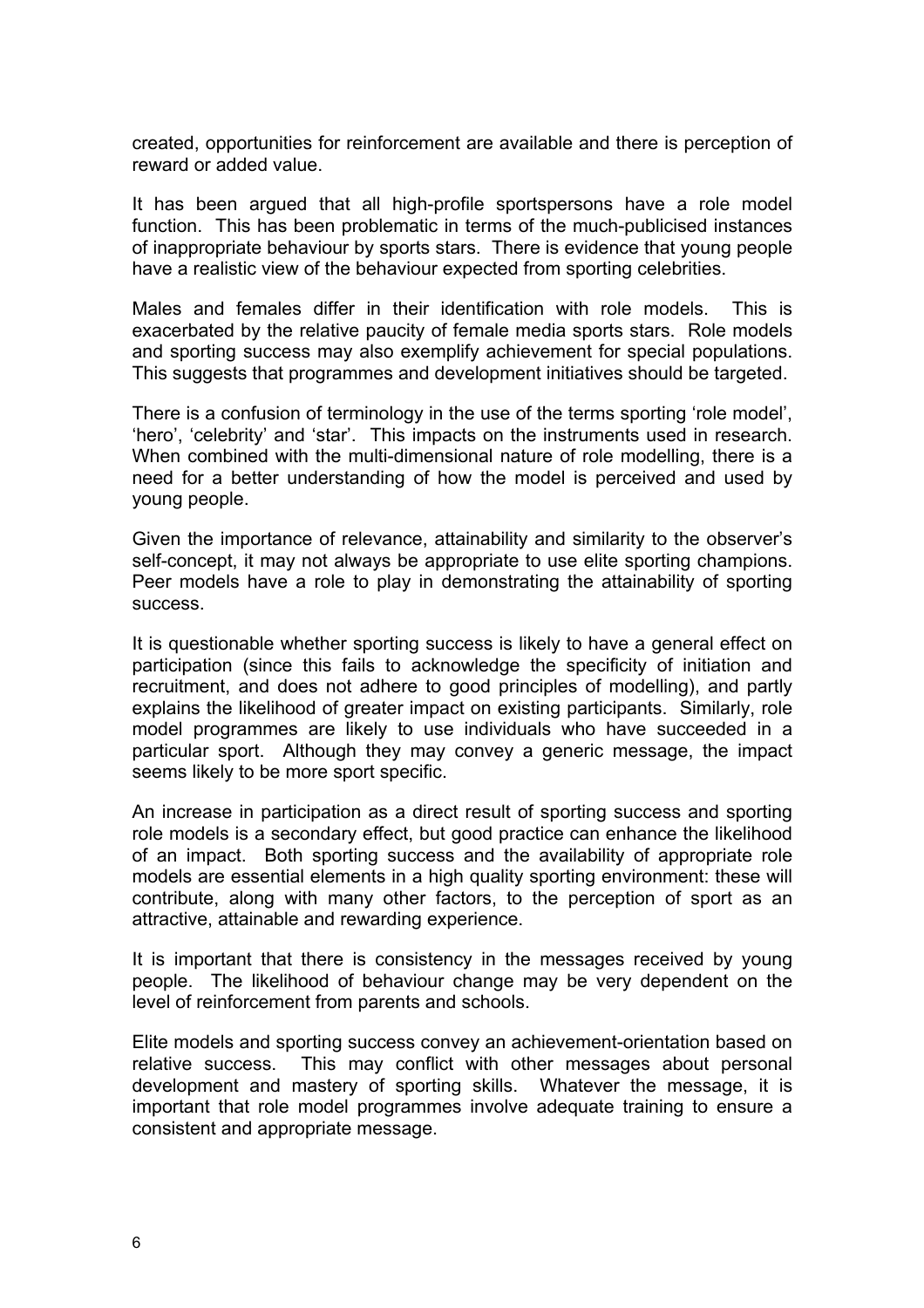## **Introduction**

The aim of this study was to review critically those policy evaluations and research that are based on the theory that there is a positive link between sporting success or positive sporting role models and sports participation. The review was intended to allow any appropriate policy implications to be drawn.

More specifically, the brief for the review was to determine:

- where such links have been claimed, and the robustness of the claims;
- evidence of sustainability of any impacts that are robustly demonstrated;
- mechanisms and contexts that may achieve or maximise sustainable impacts;
- the profile of people who may be more influenced by such impacts; and
- policy implications that result.

Where such impacts could be demonstrated, there was a further set of objectives concerning the specificity of the impacts in sports development terms:

- **EXECUTE:** attracting non-participants into sport generally;
- attracting new participants into a specific sport;
- increasing participation of existing participants; and
- increasing performance aspirations of existing participants.

Two factors impinged on the approach taken to the review:

 Firstly, there were available two extensive and recent literature and case study reviews on sporting role model programmes (MacCallum and Beltman, 2002; Payne, Reynolds, Brown and Fleming, 2003), and a paper examining the evidence for the impact of sporting success and major sports events (Coalter, 2004). These sources had established that there were few robust studies and little evidence to support the link between role models and sports participation:

It was immediately evident that there is very little academic or industry-based evidence to support the anecdotally proposed causal link between role models and sports participation. (Payne *et al*, 2003:i)

 Secondly, it became evident at an early stage that there was little additional evidence to bring to bear on this thesis.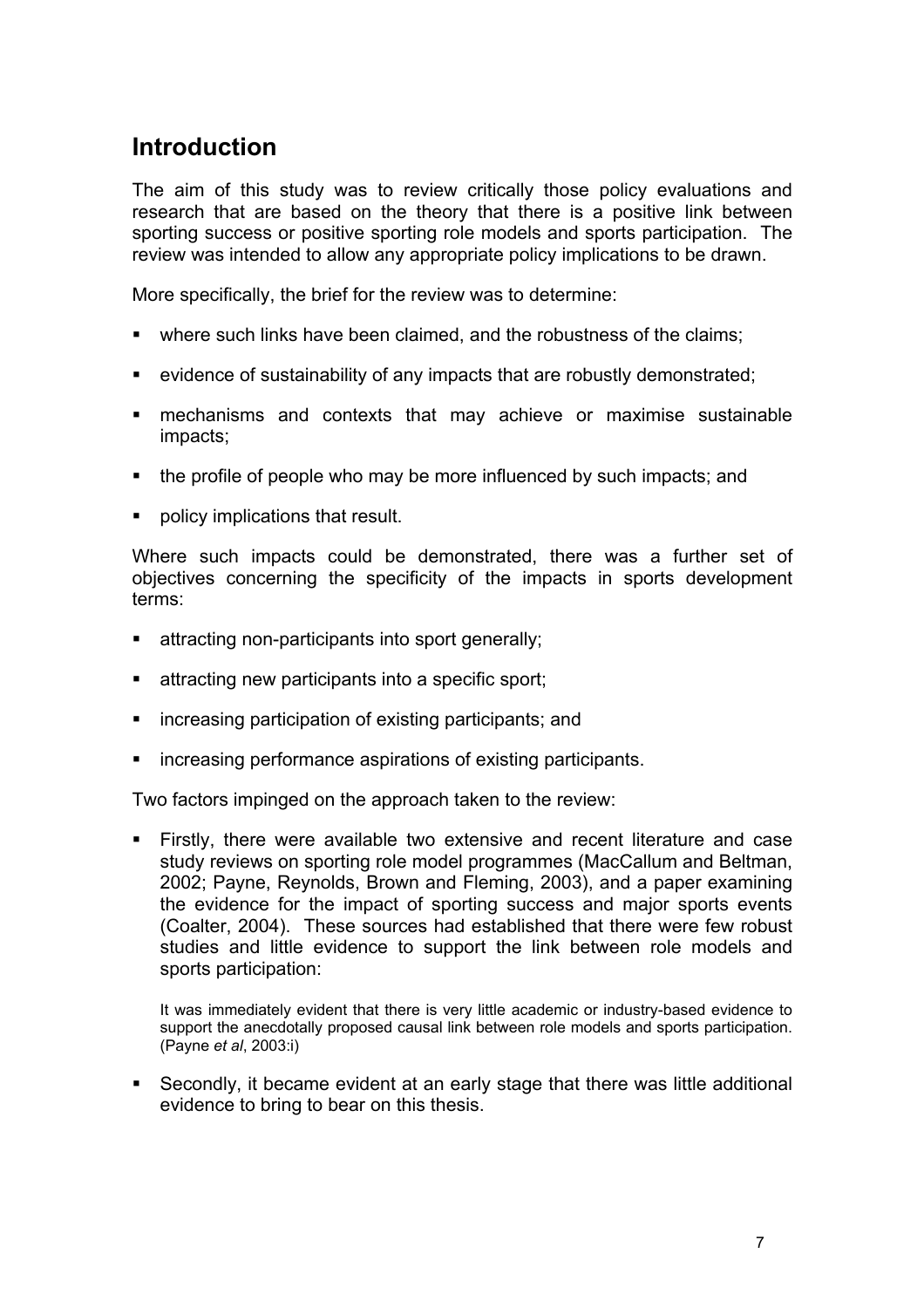It was assumed for the purposes of the review that there was a degree of similarity in the logic model, or theoretical basis, for the impact of both sporting success and role models on sports participation. The presumption that external sources of awareness and inspiration would act as a catalyst to participation seemed to apply to each process.

As a result of the above, the following approach was adopted:

- No further systematic review of impact or evaluation studies was carried out. This was occasioned by the evidence of the existing reviews. In addition, a very recent review of sporting interventions (Jackson *et al*, 2005) concluded that there were no controlled evaluation studies of sport interventions designed to increase participation. Jackson and colleagues identify policies to increase participation, specifically mentioning the use of role models (2005:3), but found that reports were generally case studies without baseline data and there was an absence of high-quality controlled evaluations.
- There was a search of electronic databases to find more recent evidence to counteract, or disprove, the existing and quite firm position established thus far, that there was no empirical evidence to support the causal link. The keywords 'role model', 'role modelling', 'sport', 'participation', 'effectiveness', 'impact', 'evidence' and 'theory' were used in the following databases: EBISCO, IngentaConnect, JSTOR, Science Direct, Illumina, Emerald, Cambridge Scientific Abstracts and ZETOC. A number of useful sources were identified to illuminate or support the major reviews and these are interwoven into the commentary. However, there were no substantive studies that directly evaluated programmes designed to impact on sports participation.
- Contacts within sports agencies were used to identify a number of reports that provided some evidence of programme implementation and evaluation, while not conforming to controlled studies. These are also identified within the commentary.
- The findings of the existing reviews (Payne *et al*, 2003; MacCallum and Beltman, 2002; Coalter, 2004) are presented in some detail.
- This is followed by a thematic approach to the issues identified. Drawing upon the literature to date, there is an emphasis on the conceptual analysis of the role model and sporting success constructs, and on the factors and arguments relevant to whether impact outcomes should be expected.
- There is also an emphasis on the policy implications from the evidence available and from the arguments presented.

In relation to the role model element of the review, the search for evidence focused on the impact of sporting role models. There is a wealth of evidence on the place of parents, teachers, coaches and peers in providing role models, but this (a) obscures the fact that there is little rigorous evaluation of the use of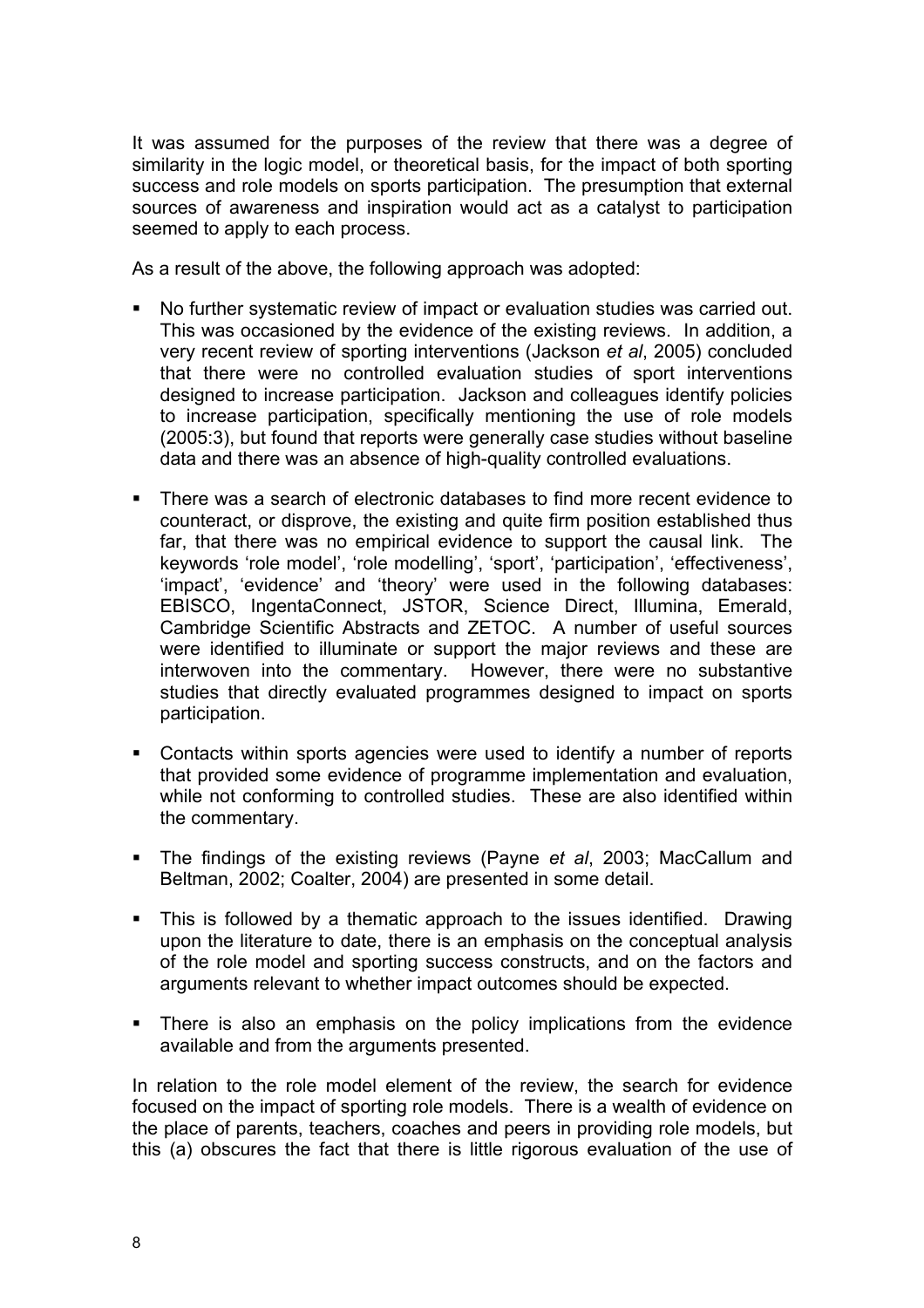'external' sporting role models, and (b) needs to be interpreted in the light of a better understanding of the categories of role model and role model programmes.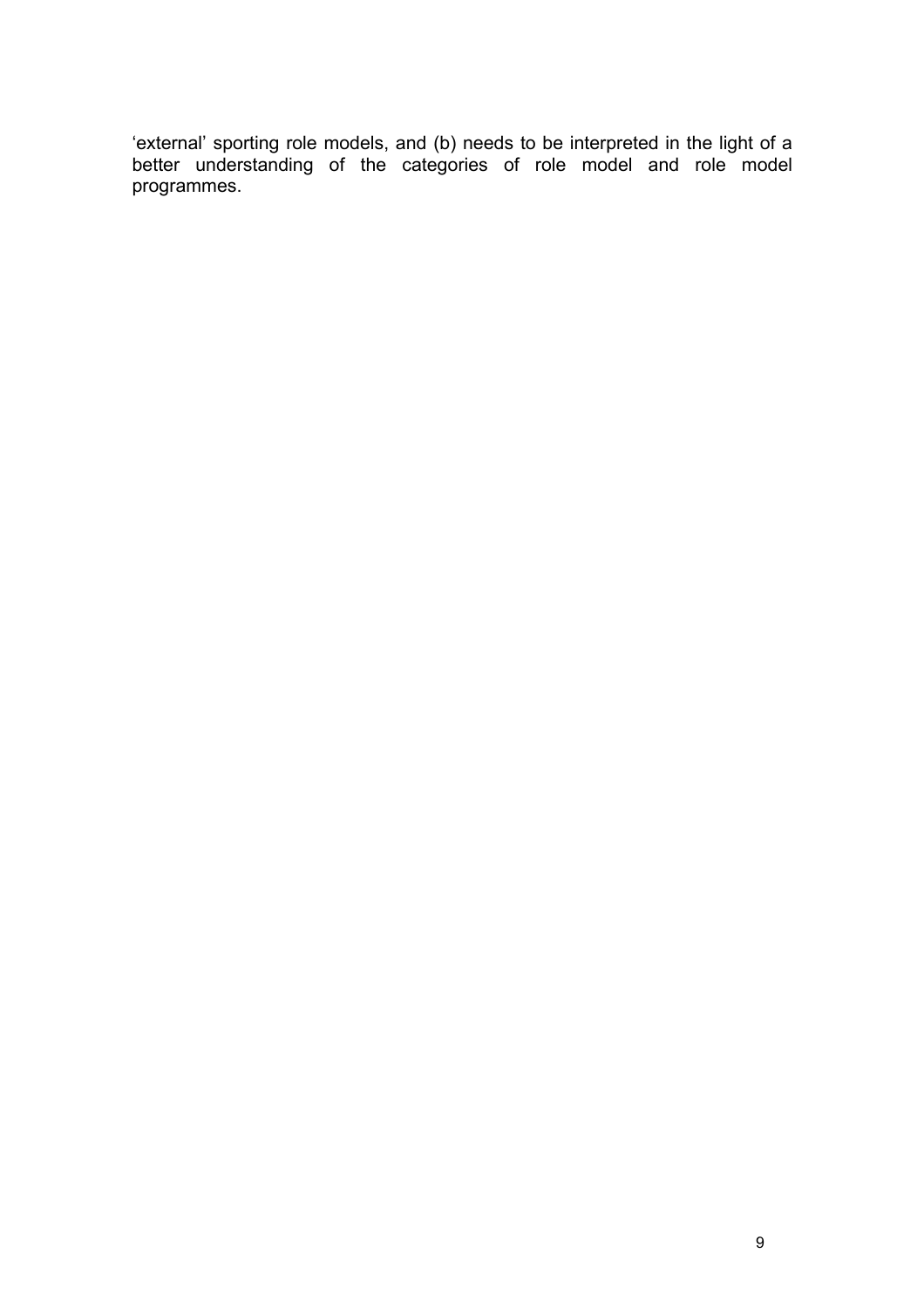## **Review: Impact of Sports Role Models on Physical Activity**

The literature review by Payne *et al* (2003) began from the premise that sports stars are held to be role models, particularly by young people, and that exposure to such persons can positively influence their behaviour. This assumption is shown to have been the basis for a number of programmes in which (usually) high-achieving sportspersons are promoted to the community in order to have a sports development impact.

Payne and colleagues conducted a rigorous and detailed search of the relevant literature. They also contacted 15 agencies that had conducted sport role model initiatives. Overall there was little evidence to reinforce the assumed causal link between role models and participation. Few of the programmes that they investigated had been rigorously evaluated. Their literature search "failed to identify any substantive articles that evaluated the effectiveness of sporting role model programmes in improving participation in sport" (2003: 15).

The case studies reviewed were characterised by process monitoring (for example, feedback on presentation by the role model) but only two of 15 had been rigorously evaluated. Interestingly, these were supported, longer-term programmes, in which role models were a very important but not the sole element, and reinforced the tendency (discussed later) for such programmes to be provided for 'at risk' young people. Nevertheless, the authors concluded that there was some evidence that the role model element had been an important part of these programmes.

Although the review was not able to point to any firm evidence, the authors were able to identify a number of relevant practical and theoretical issues. These are presented below, with accompanying comment<sup>1</sup>:

### The Role Model Continuum

The review used the work of MacCallum and Beltman (2002) to classify role model programmes as being on a continuum. There was some evidence that longer-term and supported/mentored exposure to role models was more beneficial than 'single exposure events'.

• This typology of events is very valuable, both for delivery and evaluation. However, the impact of, for example, mentored programmes presents confounding issues. It may be difficult to isolate the role model effect from the quality and scale of the mentoring and the (not unexpected) influence of the more personalised relationship.

 $<sup>1</sup>$  Many of the issues that arise in this section are dealt with in greater detail in the body of the</sup> report.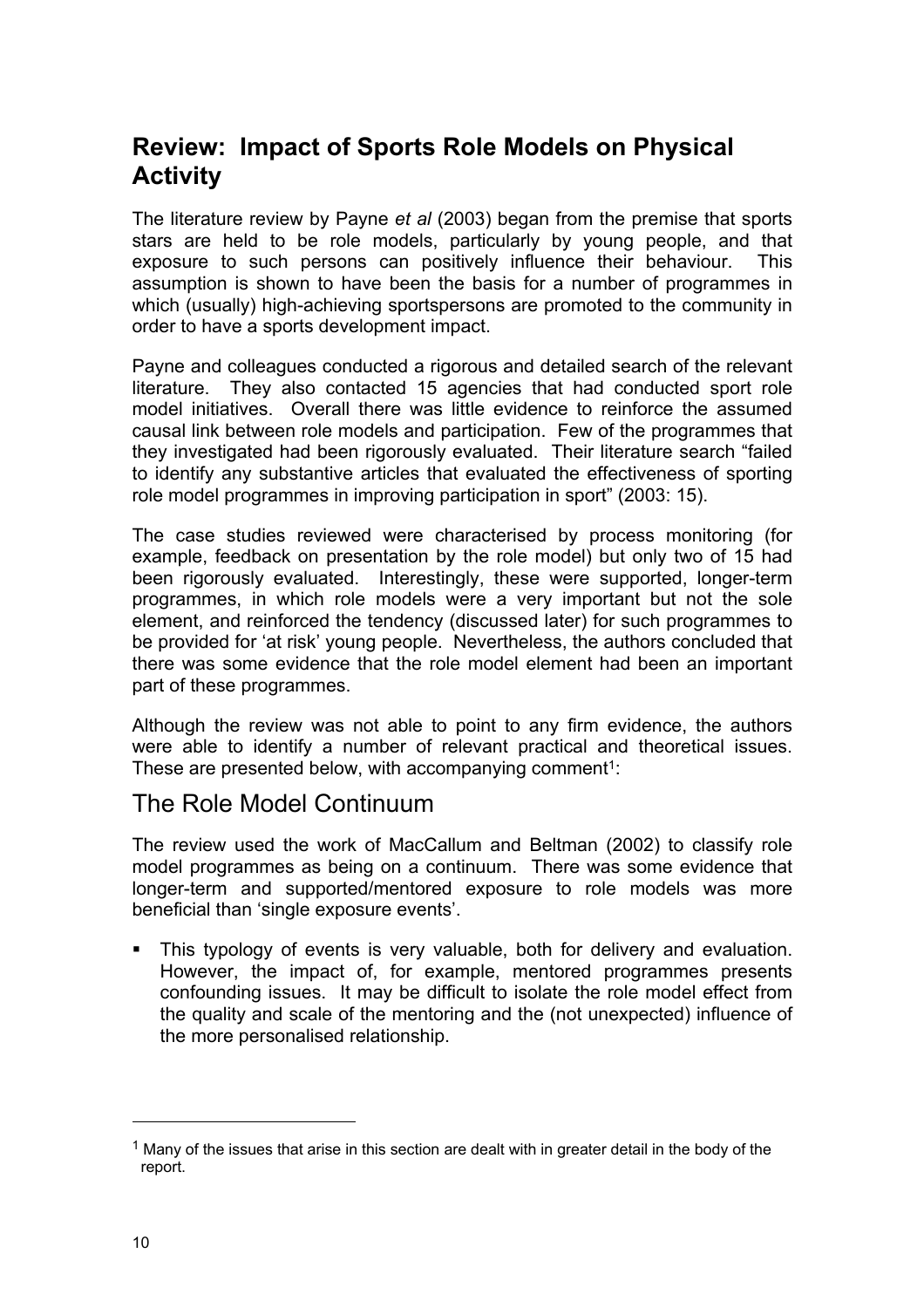## Social Learning

Bandura's (1986) work on social learning theory is often adduced (see Lines, 2001) to support the notion that learners will change behaviour as a result of exposure to others.

However, learning or changes of behaviour do not always occur and it is necessary to examine some of the pre-conditions for social learning in order to evaluate the likelihood that role model programmes will be successful. Thus, the following criteria may be used to evaluate or structure programmes:

- **Attentional processes**. The extent to which the role model characteristics are attractive, the compatibility between learner and model, and the quality/stimulation of the presentation or event.
- **Retention processes**. The level of stimulation, creation of key images or messages.
- **Reproduction processes**. The degree to which opportunity for reinforcement is available, availability and quality of feedback to the learner.
- **Motivational processes**. Rewarding behaviour, incentives and perception of value added.

#### Self-efficacy

In relation to the 'content' of the role model's message, Bandura's self-efficacy theory (Bandura, 1977) is used to explain that the success of the message will be influenced by the individual's feelings of capability in relation to the likelihood of the desired outcome, and the value that the outcome represents.

### Generic Role Modelling

The review points out that role modelling is a generic term and a universal activity. Parents, teachers, and co-workers as well as those achieving some celebrity status can be viewed as role models, and this makes it necessary to re-visit the notion of what it means to be a role model, and the degree of voluntary (and purposeful) adoption of the role.

#### Individual Characteristics

It is important that the characteristics of the role model and the observer are taken into account. The most obvious distinction is between male and female role models and male and female observers. Evidence was presented that males are more likely to identify with athletes, and females with members of their family.

 One related issue that had little mention in the review and elsewhere is the sport-specific nature of the role model and any subsequent participation.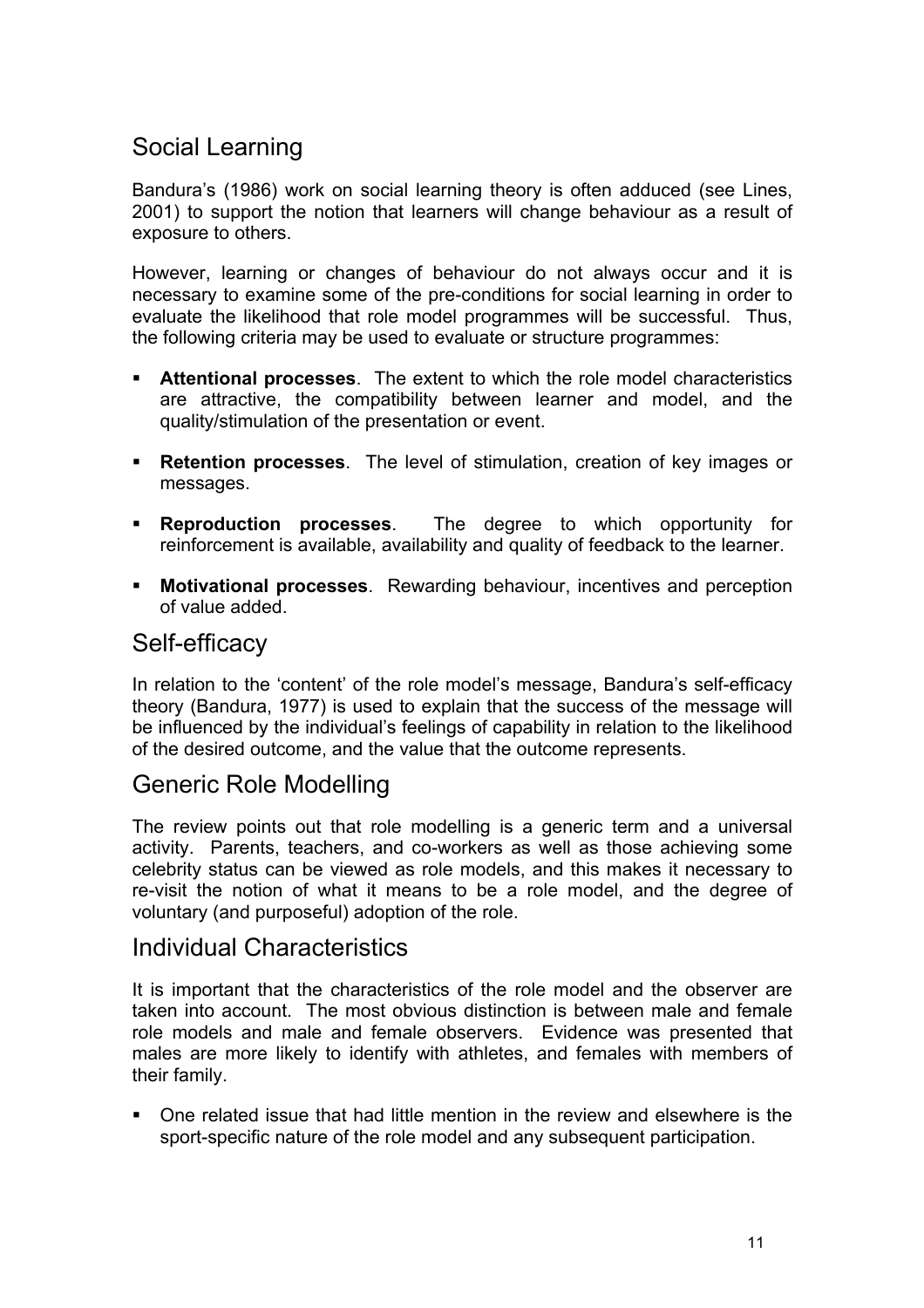### **Conclusions**

Payne *et al* (2003) is a useful introduction to the issues, and valuable for its summary of the very limited extent of the evidence related to sporting role models and programmes. The positive statements in the summary about the potential for sporting role model programmes are based on very modest evidence.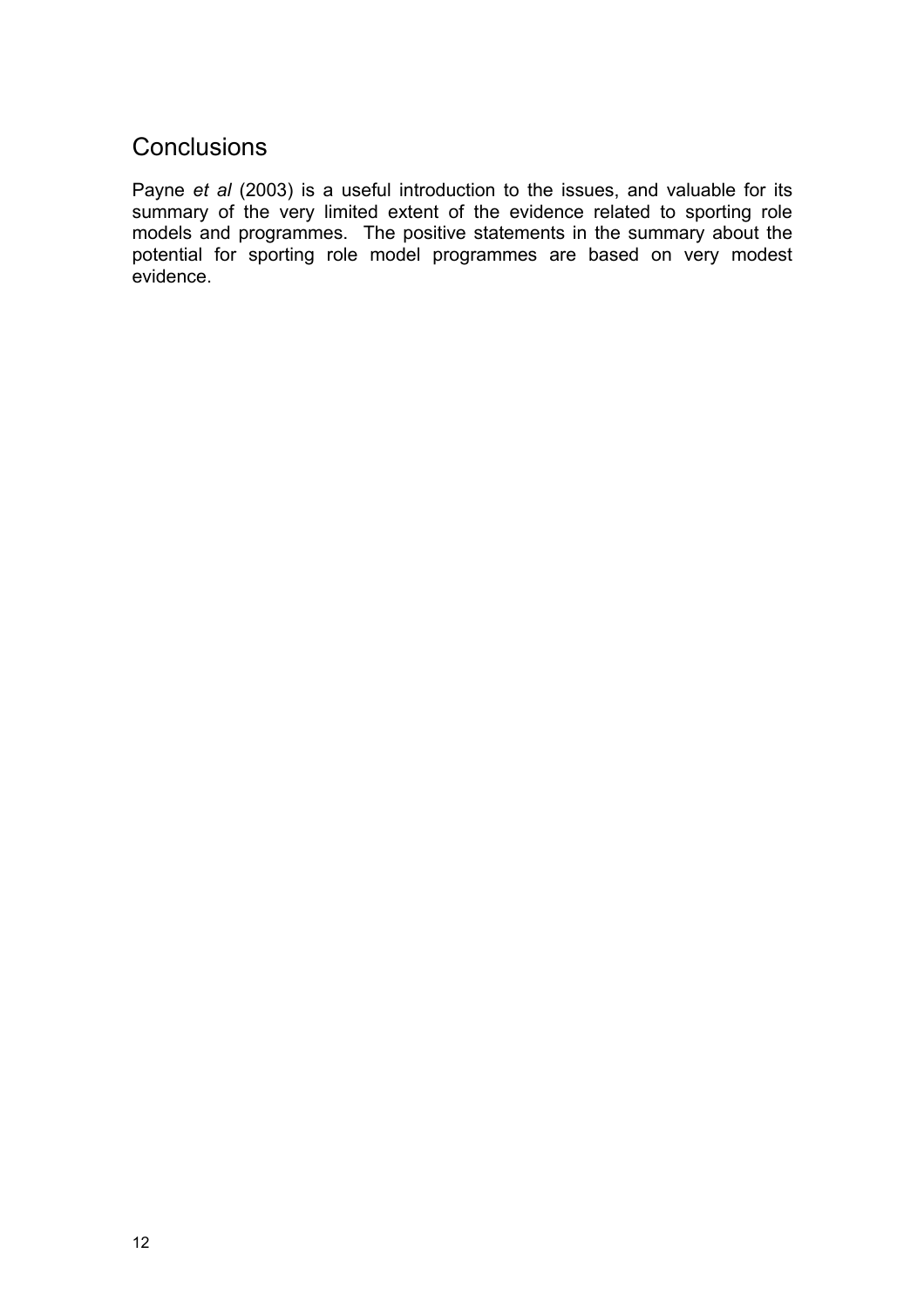### **Review: What Makes an Effective Role Model Programme?**

This research review (MacCallum and Beltman, 2002) is a very wide-ranging examination of role model programmes. It provides an excellent background to role models, albeit it is not directed specifically to sporting models. Also, in adopting a very broad definition of a role model, ranging from someone who would be held to be worthy of imitation to the more intense and intimate one-toone relationships, the review embraces mentoring programmes, and these form much of the evidence base. Nevertheless, the insights contribute to policy formulation and good practice.

A major contribution of the review is the categorisation of role model programmes into a continuum stretching from limited interaction between model and observer to extensive interaction. At the minimal end of the continuum, observation and passive demonstration form the delivery focus. Programmes pass through a stage in which there is feedback and 'scaffolding' (social support), to the extreme end in which there is personal support and intensive relationships. These different forms of role model programme are significant in policy making because the available evidence points to some effectiveness at the interactive (mentoring) end of the continuum.

Despite their audit of over 400 programmes, MacCallum and Beltman found relatively few studies of effectiveness, and these were mostly studies of 'at risk' mentoring. They point to the following problems of methodology: over-reliance on retrospective accounts, absence of control or comparison groups, ill-defined concepts, unrepresentative groups, and an absence of longitudinal studies. Interestingly, they are specific about the characteristics of 'celebrity' research, such as high profile sporting role models (2002: 40):

There are few reviews of role model programmes using celebrities. It is difficult to review research relating to celebrities and others perceived as role models as the question investigated is generally about who are the role models rather than what influence the role models have.

The theoretical basis for the influence of role models is that described earlier, the social learning model. The nature of the relationship between the learner and the model is emphasised and characterised by social distance, perceived similarity and the relevance of the role, skill or message to the learner. The immediacy of the impact is stressed. The authors (2002: 27) cite a 1985 paper by Sosniak who points to the initiation stage of a change of behaviour, at which time encouragement of interest, stimulation and immediacy of reward is important. This also has implications for the structure of programmes.

On the basis of their audit of programmes involving role models, MacCallum and Beltman were able to identify some common elements of effectiveness (2002: 3):

administration/management of the programme sensitive to young people;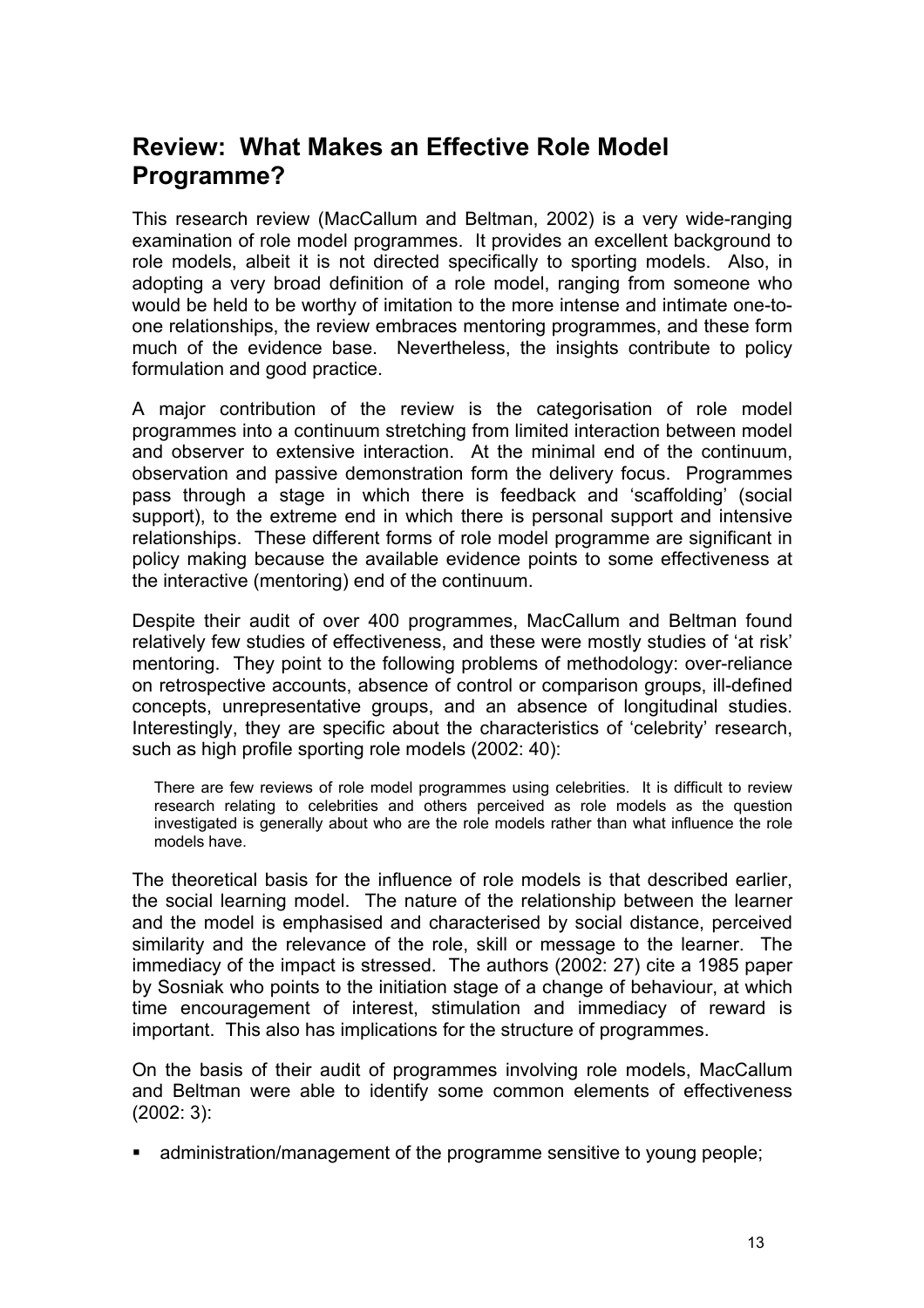- **flexibility;**
- the development of networks;
- mechanisms for ongoing feedback from participants (young people, role models and other significant people) and evaluation for programme improvement; and
- sufficient resources for the programme to achieve its aims.

These common elements reflect the emphasis with mentoring programmes focused on 'at risk' young people. Although there were many fewer evaluations of programmes of the minimal interaction type, the key features of these centred on the model's personal characteristics (while accepting their celebrity or status position). The elements identified were (a) relevance and accessibility; (b) coping characteristics; (c) consistent messages; (d) provision for ongoing support; and (e) serial reinforcement of the message. Once again these features are useful benchmarks for existing programmes.

The features of effective role models were adapted from McInerney and McInerney (1998). These were: attractiveness, social power, status, competence, nurturing, interaction and similarity. It should be noted that these characteristics are variously appropriate in the context of a range of interpretations of what it means to be a role model.

The authors identify a number of implications for role model programmes in which there is limited or no interaction. Following on from their literature review, they suggest that (the implications are reproduced verbatim, 2002:37):

- a model must be attractive, important or relevant in some way to the young person;
- **namble is need to find common ground or make their own circumstances or** personal goals relevant in some way to those of the young people involved;
- for young people who doubt their own abilities or the value of a modelled behaviour, coping models who can demonstrate how success is achieved may be more effective than expert models;
- young people do pay attention to celebrities, but not necessarily to a greater extent in terms of learning or admiration than to others in their environment; and
- using successful same-sex adults or those from similar ethnic or other backgrounds may increase relevance but is not sufficient alone to change behaviour.

In the context of MacCallum and Beltman's overall findings, these implications or recommendations should be thought of as indicators of good practice, but not necessarily guaranteeing effective outcomes in terms of sports participation.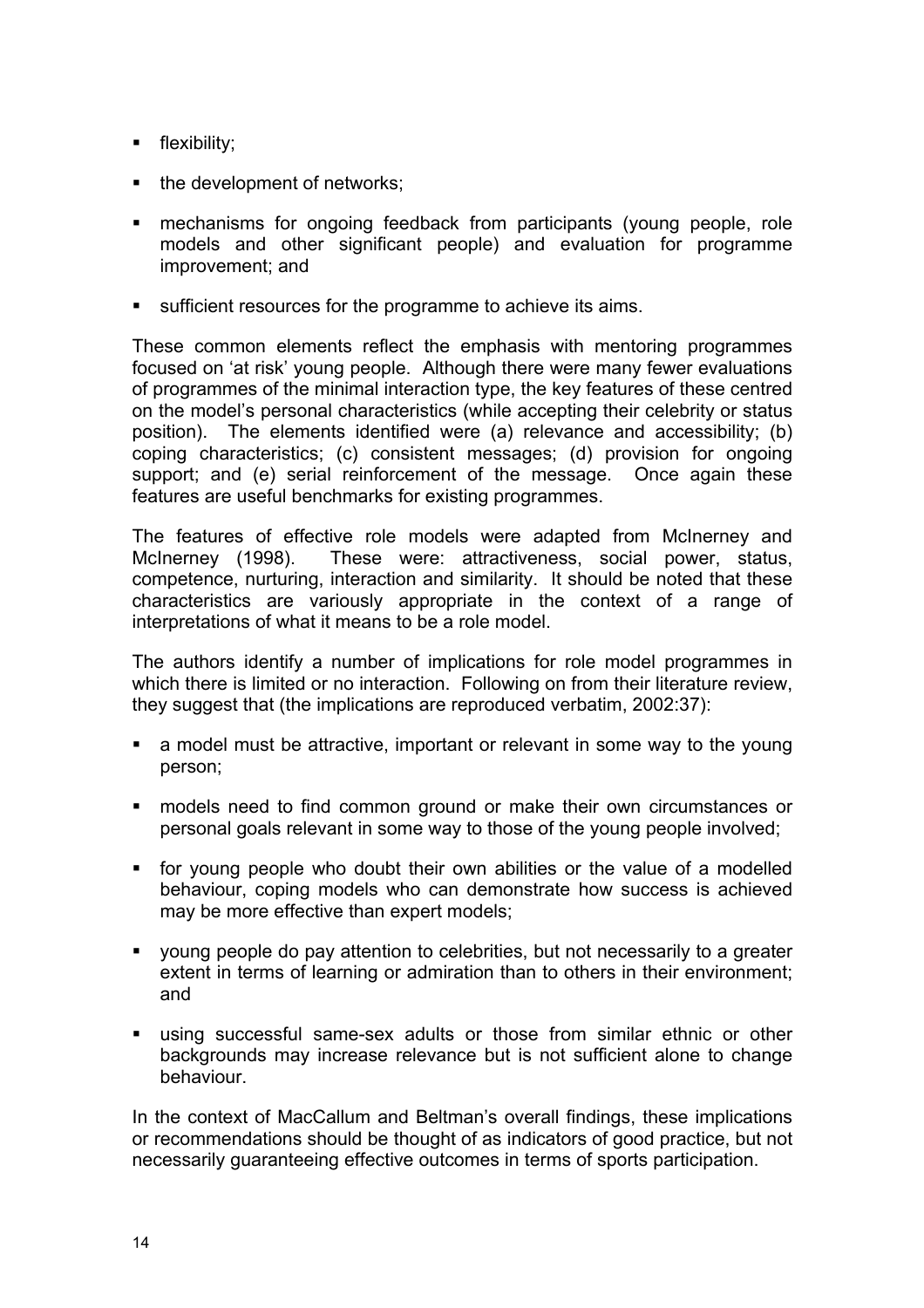## **Review: A Sustainable Sporting Legacy**

Coalter's (2004) paper examines the claims made for the sports development benefits of staging the 2012 Olympics in London. His analysis is wide-ranging and, relevant to the purposes of this review, focuses on the impact of major events and the inspirational or encouragement additionality of exposure to elite sporting success. Such exposure is treated as being of the same order as exposure to high-profile sporting role models. Again, comment is offered in relation to the author's analysis that point to issues to be discussed at a later stage.

Coalter concludes that there is a lack of rigorous impact studies, with no clear picture emerging from the literature (Cashman, 2003; Veal, 2003). Research on the effect of the 2002 Manchester Commonwealth Games (MORI, 2004) showed that there was "no measurable impact on immediate post-Games participation" (Coalter, 2004: 80). This general conclusion is supported by *Game Plan* (DCMS/Cabinet Office, 2002).

 Coalter distinguishes in his analysis between general sports participation and increases in participation through sports clubs and governing bodies. This is a distinction that requires further clarification and an awareness of recruitment avenues. Throughout the paper there is no distinction between young persons and others, and this would influence the recruitment mechanisms and likelihood of impact on participation. No matter what the concepts involved, the message is clear: there is no evidence of sustained participation as a result of major events.

The paper details the work of Hindson *et al* (1994). There was only modest evidence in this study for any 'trickle down effect' on sports participation of a period including major events.

- There needs to be further examination of the phenomenon of sports-specific impact. The presumption of a blanket effect from a multi-sport event (such as the Commonwealth Games or Olympic Games) is not supported by the evidence, but there is no obvious change model that would suggest that it might happen. The impact of success in a particular sport might be more supportable. The **sport**scotland report (2004) on the aftermath of an Olympic curling gold medal by a Scottish team showed some increase within the sport, and by those who were already committed to the sport.
- A further issue is the implied criticism of clubs that they had not 'made the most' of opportunities afforded by greater media presence for major events. This assumes that clubs are intent on attracting greater numbers of participants. Given the evidence (Allison, 2001) that the raison d'être of sports clubs is to cater to the needs of their existing membership and ensure the club's survival, this would depend on whether attracting increased membership meets these criteria. This is not an unreasonable assumption for many clubs, but it requires further consideration of the role and remit of facilitators and deliverers within sports provision.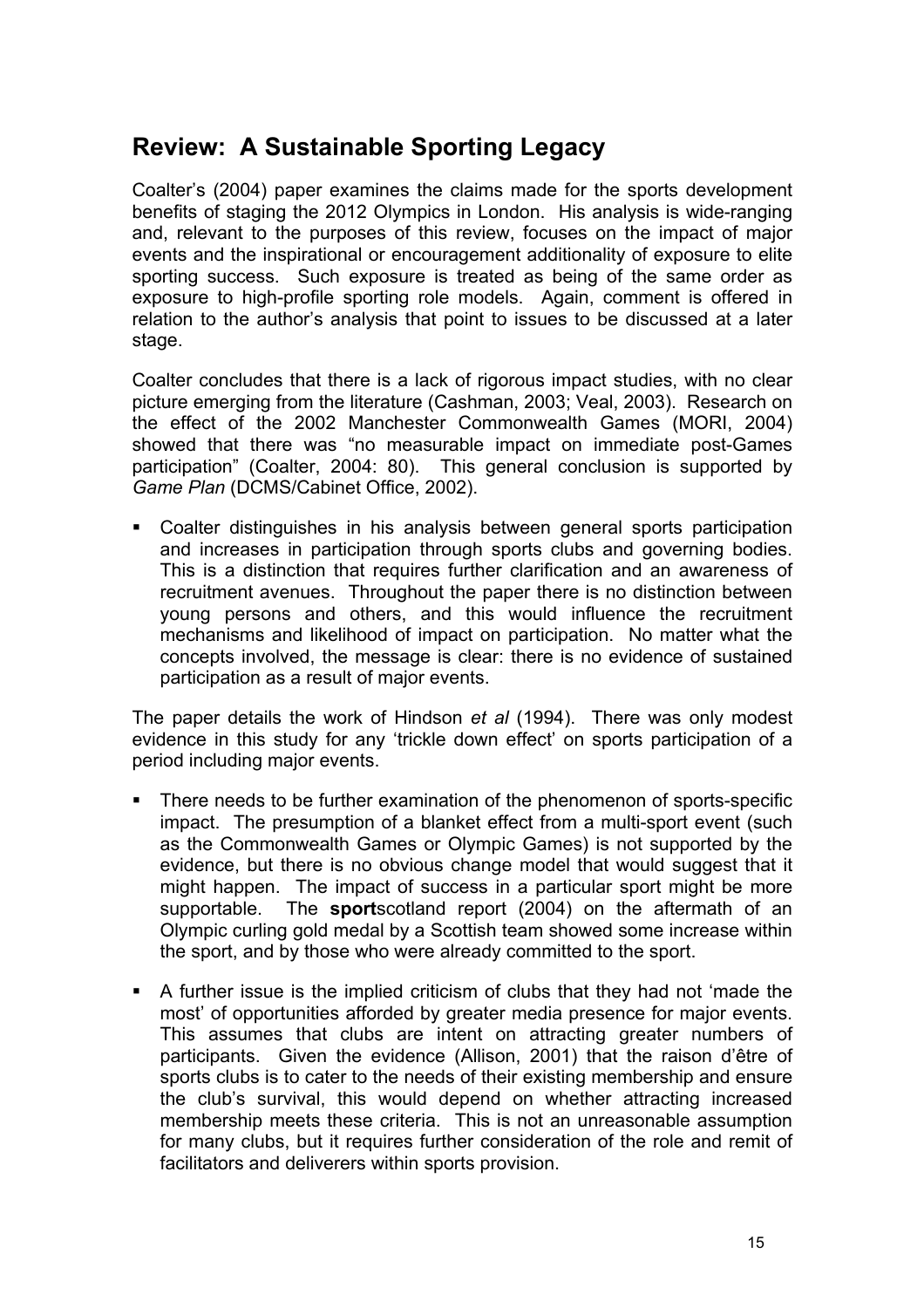Coalter goes on to examine the concept of excellence and success in sport as a role modelling effect. He reviews Payne *et al*'s (2003) work and concludes that sporting excellence may not fit with best practice in providing accessible and relevant exemplars. He also notes the potential for inappropriate behaviour by sporting role models. He concludes: "fleeting images of sporting achievement may not be enough to ensure that such role models contribute to a substantial increase in sports participation" (2004: 102).

The paper contains advice on the good practice needed to ensure a beneficial legacy from major events. In relation to the potential impact of events, excellence role modelling and success, Coalter has little comfort:

Most of the evidence quoted here suggests that major events have no inevitably positive impacts on levels of sports participation. Further, many of the implicit assumptions about stimulating participation (sporting role models, 'trickle down effects', media coverage) are at best simplistic as single variable theories of behavioural change (2004: 105).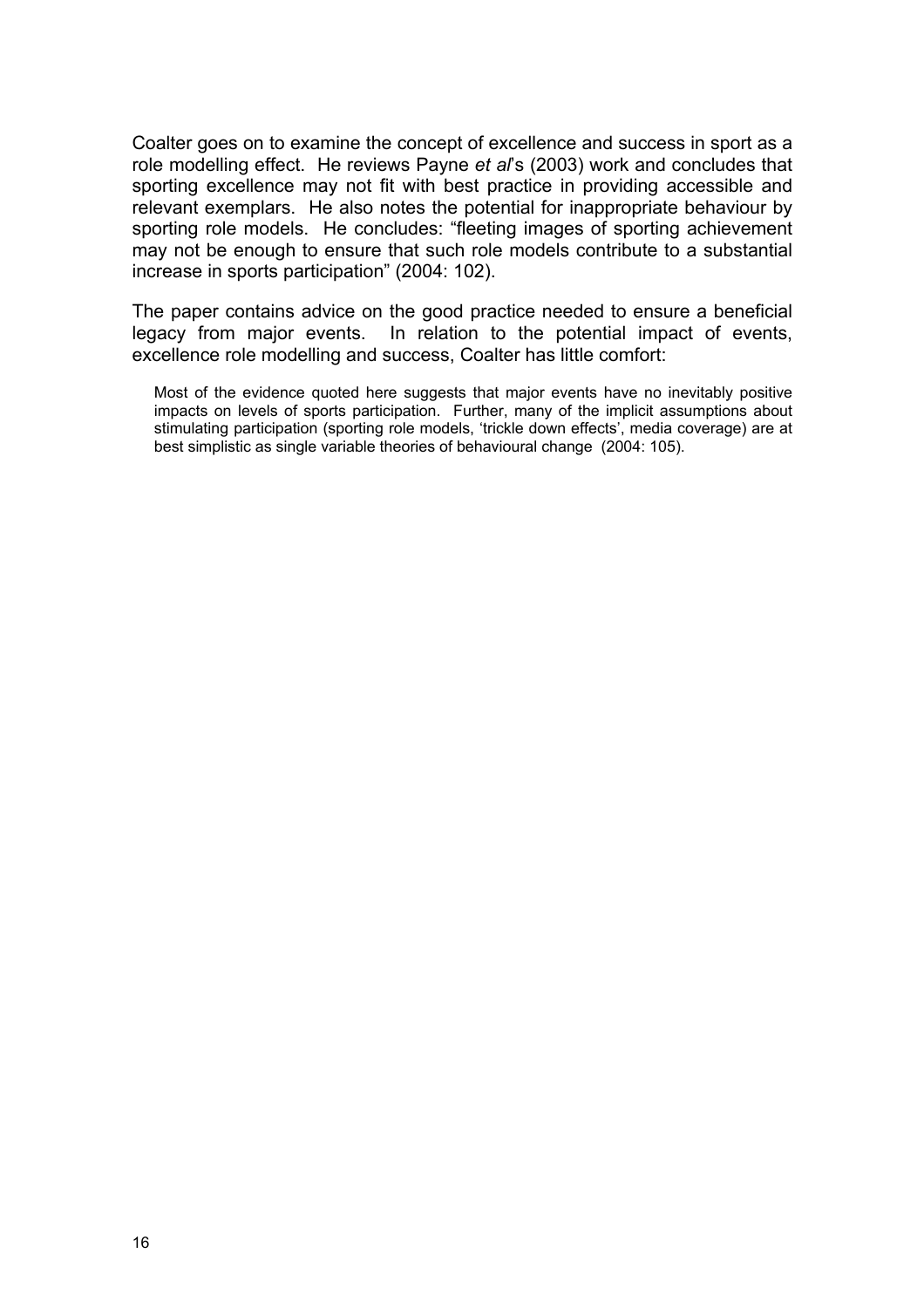## **The Policy Context**

A mutually beneficial relationship is assumed to exist between elite sport and mass participation. Achievement in sport at the highest levels is assumed to have a promotional effect and reinforces the perceptions of the rewards available. This 'top to bottom' relationship can be described as follows: elite sport will have a positive influence on general participation by providing an emotional representation, a reinforcement of the value of participation and a reminder of the reward environment; that is, an incentive to active participation. Thus the mechanisms are inspiration, incentive, representation and role modelling (Lyle, 2004). The impact of elite sport on sport for all may be one of the rationales for funding that stratum of sports provision.

International sporting success according the Minister's foreword to *Game Plan* "boosts the profile of a sport and increases interest in participation" (DCMS/Strategy Unit, 2002: 9). Later in that document, however, there is a clarification that "the interactions between participation, international competition and hosting events are unclear" (2002: 14). It goes on, "international success does not appear to stimulate **sustained** increases in participation" (2002: 14). The authors highlighted the paucity of data as preventing them from offering "robust and compelling conclusions" (2002: 72) in support of sporting success and major events as catalysts for increased participation.

*Game Plan* goes on to say:

Many sports report an upsurge in interest following international success, particularly when televised. Intuitively this makes sense and major sporting figures are often regarded as role models to inspire young people (2002: 72).

Although there appears to be little evidence for significant impact on participation, this rhetoric remains part of official language: "promoting excellence is neither elitist nor excluding – Scotland's athletes are excellent role models, particularly for the young" (**sport**scotland, 2003: 38). The aim of enhancing international success is partly defended by its catalytic effect: "As role models, high performance athletes contribute by encouraging people to play sport, and by boosting the aspirations of those already involved" (2003: 19).

The paper by Coalter (2004) pointed to the rhetoric within the claims for the beneficial legacy of successfully hosting the 2012 Olympic Games in London. The current programme 'Sporting Champions', in which sports stars and emerging stars visit schools, is a concrete manifestation of policy related to role modelling (these programmes are examined later in the report).

The DCMS Select Committee Report on Drugs and Role Models in Sport (Culture, Media and Sport Committee, 2004), although orientated to the drugs in sport issue, is valuable for its endorsement of role modelling. The Committee summarised the evidence presented to it as supporting the potential for role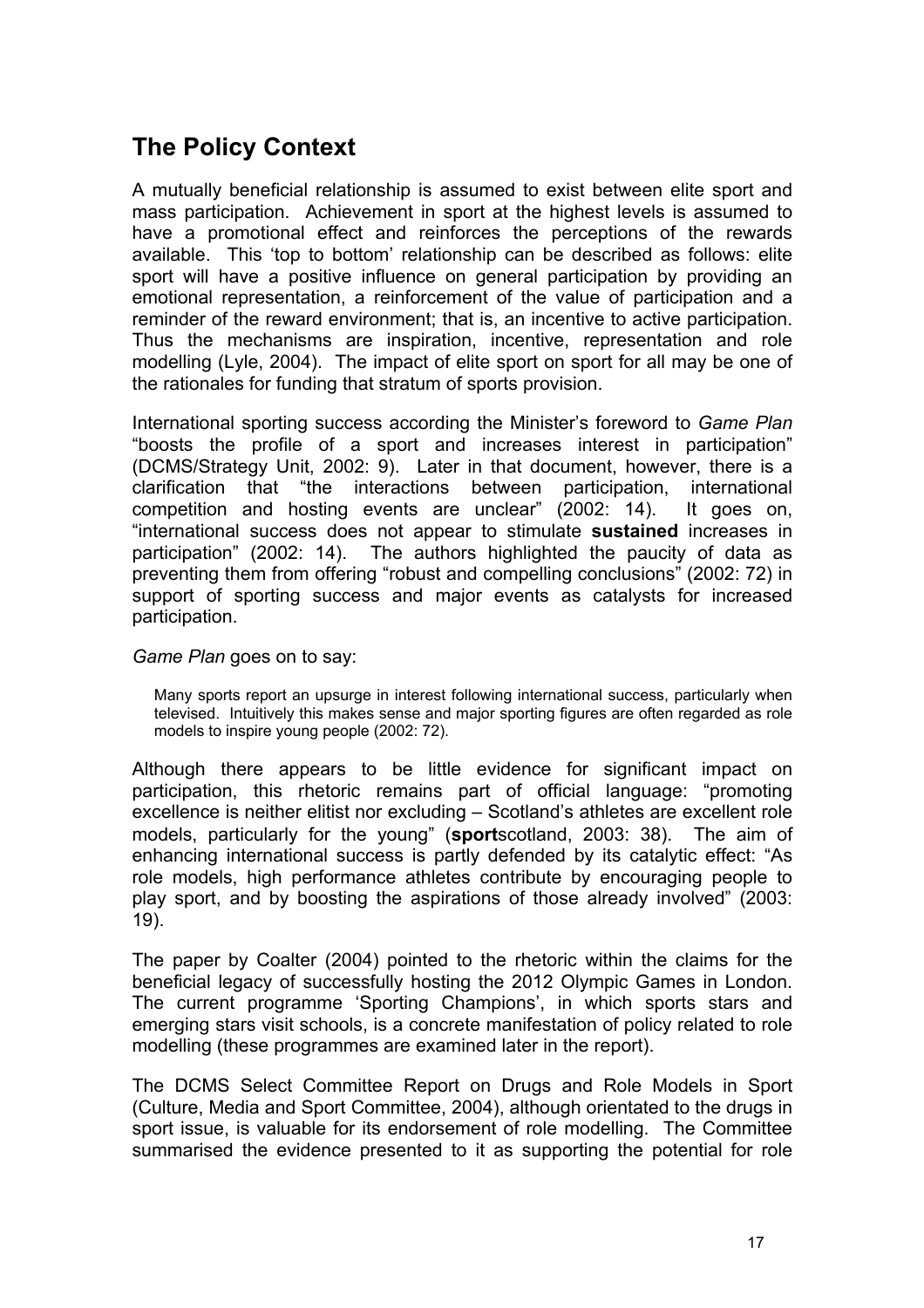models to influence behaviour, although emphasising the impact of both positive and negative models on existing participants. It was clear from the report that role model responsibilities were assumed to be one of the features of being a high-profile sportsperson. The generally optimistic tenor of this aspect of the report is reflected in the conclusion:

It is clear that the vast majority of sporting heroes – and the signals emanating from sport more generally – promote highly laudable examples and values in terms of elite sporting achievement, the general benefits of sporting participation and other personal development goals (2004: 50).

The Government response (DCMS, 2004) to the report supports this approach: "we... know that high profile sportsmen and women are influential role models, whose behaviour has a significant impact on young people as they aspire to emulate their sporting heroes" (2004: 11). The response highlights the contribution of UK Sport's drug-free sport Ambassadors programme2 in addition to the Sporting Champions programmes.

There is no doubt about the purposeful use of role models to influence behaviour. A keyword search on the Internet identified contexts such as nursing, parenting, savings plans, management, breastfeeding, third world development, computer modelling, armed forces recruitment, women scientists, and immigrants. A significant number of the references in relation to sporting role models were on the (often negative) behaviour of sports celebrities<sup>3</sup>.

There seems little doubt that the assumption of a link between high profile success or major events and the stimulation of participation is current; albeit the claims for sustained increases beyond the halo effect of immediate publicity, and the impact on those who are currently inactive, have been muted. On the other hand, there is strong evidence that sporting role models are assumed to influence young people and that this assumption is the basis for some sports development programmes.

 $2$  High profile sporting ambassadors help to promote a drug-free message at major sporting events for young people. See www.startclean.co.uk.

<sup>&</sup>lt;sup>3</sup> See www.geocities.com/Athens/Academy/5861/rolemod.htm for (slightly sensationalised) examples of poor role models in sport.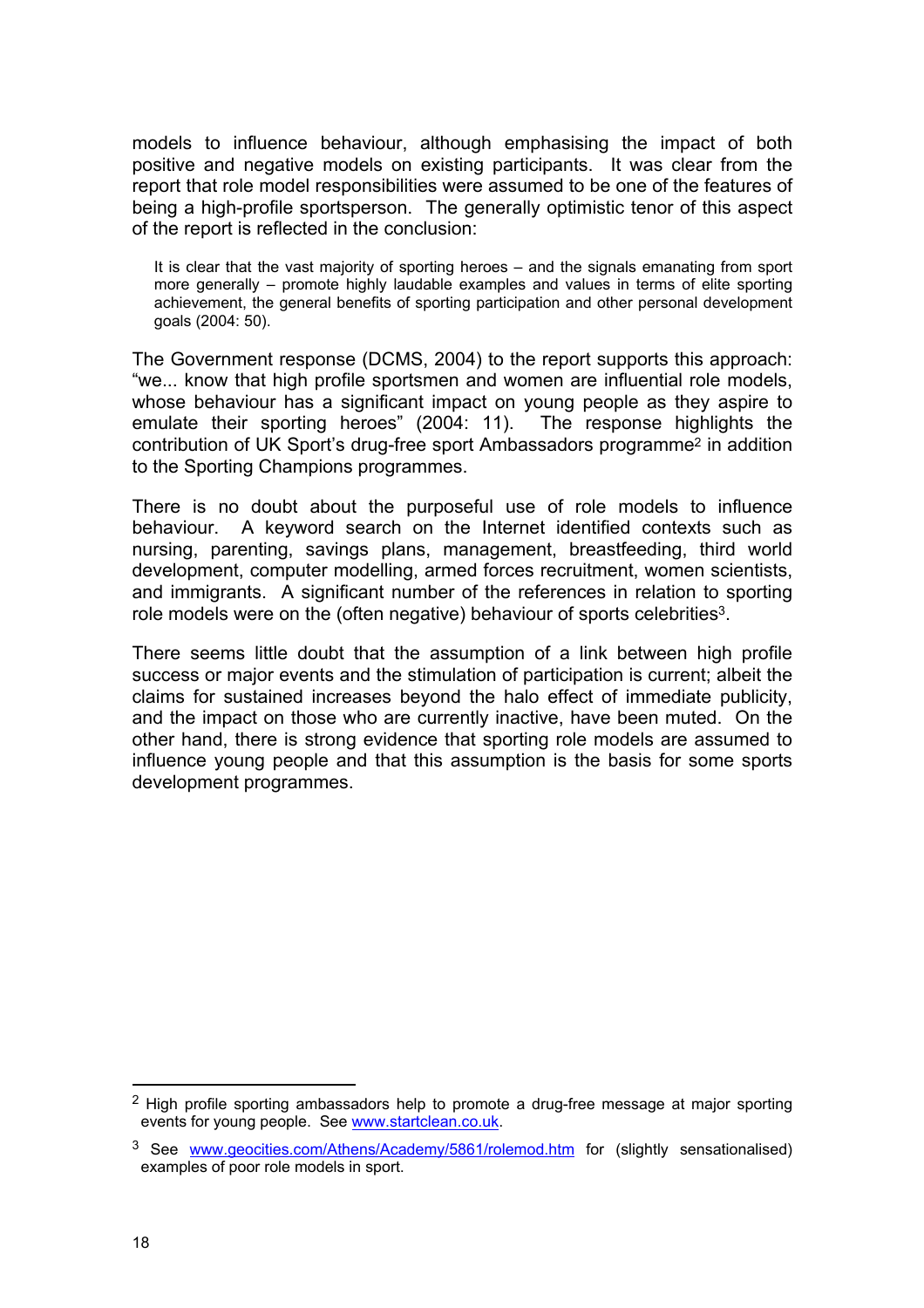## **Sporting Success and Hosting Major Events**

Evidence for a Sports Development Legacy

There is no doubt about the rhetoric applied to claims for a sports development impact from hosting major events (Brown and Massey, 2001; Masterman, 2003). The UK Sport report *Measuring Success 2: The Economic Impact of Major Sports Events* uses what it terms a 'balanced scorecard approach' to identify far-reaching benefits beyond economic impacts. Sports development is recognised as a potential benefit but given modest support:

...immediate benefit… might involve some form of sports development impact which could encourage more people to take up a sport… The long-term effect of any increase in participation could be tracked, although it may be difficult to prove causality<sup>4</sup>.

An example is given of the sports development initiatives involved in the staging of a world amateur boxing event in Belfast. This did not demonstrate that the event promoted participation per se, but illustrated how sports development could be built around an event and associated personalities.

Stewart and Nicholson (2004) looked at the impact of international sporting success on organised sporting participation in Australia. They placed their research in the context of what they identify as a 'taken-for-granted assumption' in sports development policy (Commonwealth of Australia, 2001). The authors examined a range of Olympic and non-Olympic team and individual sports, and plotted participation rates against international success over the 14 years from 1986 to 2000. They concluded that there was no clear correlation between elite sporting success and participation, and that rates of participation had remained constant.

Research quoted by Sport England<sup>5</sup> into the impact of the Athens Olympic Games claims under the banner 'Medal winners inspire greater sporting participation and interest' that more than a quarter of the population have been inspired to play more sport or become more involved in sport in the near future. The evidence comes from a telephone survey about intentions and reported behaviour. However, the relevant results suggest that 11% of the public questioned are 'involved in more sport', without a clear indication of what that means. It is understandable that a positive bias should be placed on evidence but the results hardly seem to justify the headline: 'Athens success inspires one in four to take up sport'.

<sup>4</sup> http://www.uksport.gov.uk/pages/economic\_impact\_of\_major\_sports\_events/ accessed 09.05.05

<sup>&</sup>lt;sup>5</sup> www.sportengland.org/news/press\_releases/athens\_success\_inspires.htm (2004) accessed 20.04.05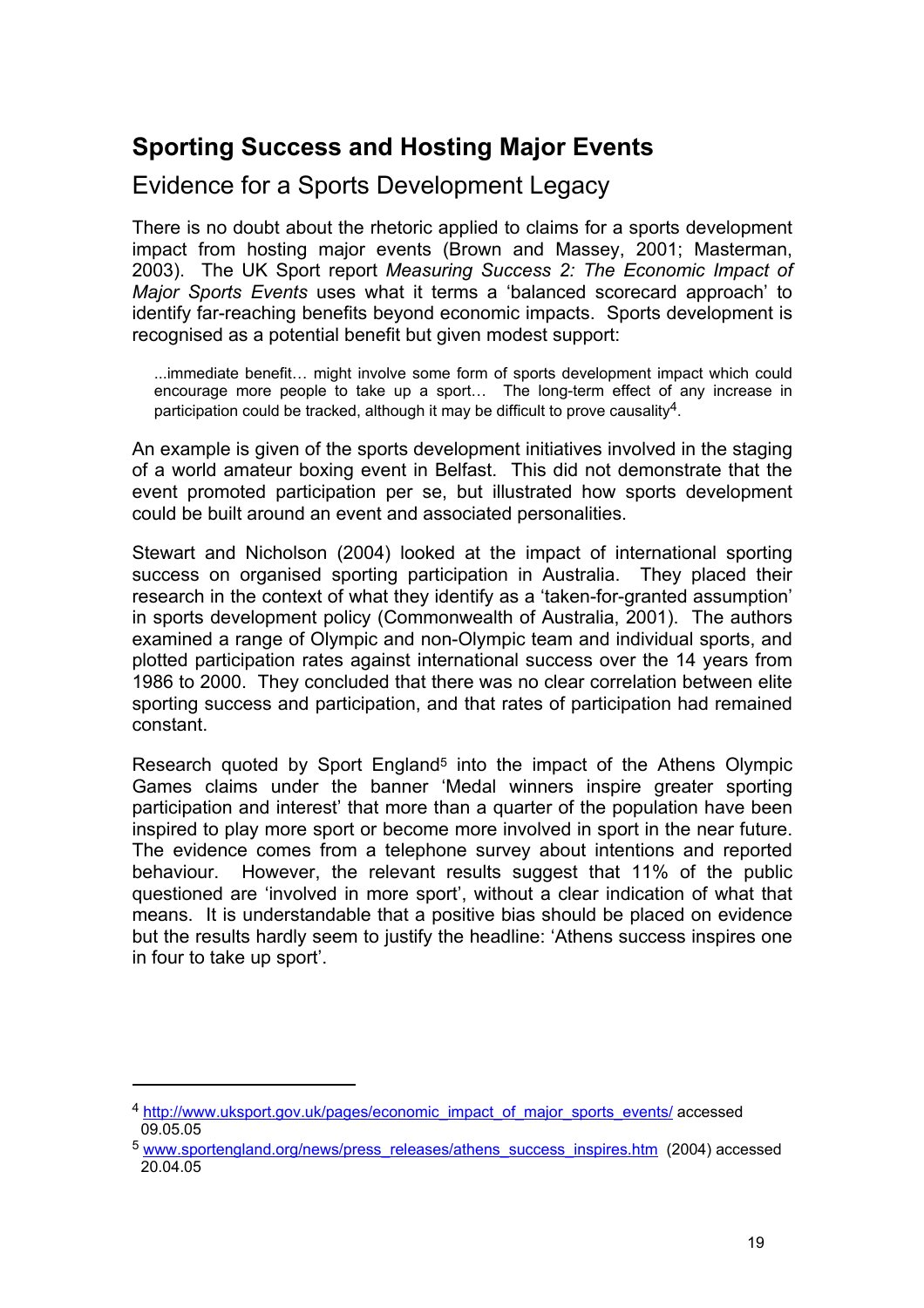There is no doubt that major international events have a positive effect in terms of 'passive inspiration'6. Survey research must take care to distinguish clearly between the different stages of readiness, willingness and actual levels of participation. In sports development terms it is also important to distinguish between participating, officiating, administration and spectating.

The Commonwealth Games household survey conducted for UK Sport (MORI, 2004) concluded that there was no evidence for a regional sports participation impact from the Manchester 2002 Commonwealth Games: "the Games appear to have had no impact on sport participation levels" (2004: 1). This was a prepost household survey, measuring participation and other engagements in sport in a number of local authority areas in the North-West of England. There was no impact on participation, despite this being a low-participating region in relation to the national average.

- The profile of participants, in terms of age, gender, ethnicity and social class was largely unaffected, although the report is more optimistic about the potential for an impact on children. Interestingly, the survey found no significant change in the proportion of people who organised sport as volunteers.
- A considerable emphasis was placed on volunteering at the Manchester Commonwealth Games. Almost 10,000 people were involved during the Games and there were both pre-Games and post-Games initiatives to capitalise on the interest shown, and on the potential for personal development and subsequent enhancement of skills. However, in a report on the impact on volunteers who had taken part in a pre-Games survey, the International Centre for Research and Consultancy at Manchester Metropolitan University<sup>7</sup>, the researchers found "no significant changes in the type and extent of volunteers' participation in sport or in the type and extent of their voluntary work" (4.1).

A further study on the sports development impact of the 2002 Commonwealth Games (Brown *et al*, 2004), conducted for UK Sport, confirmed the absence of impact. The report notes the generally positive effect on many aspects of sports provision and on the practice of sports development (for example, in the use of the new facilities). However, the overall conclusion was that greater efforts could have been made by a range of agencies to maximise the potential impact.

Participation rates, in relation to Games-related initiatives, had not increased significantly since before the Games. The authors put this down to the absence of a targeted and specific-sports focus in legacy planning and a lack of capacity within sporting bodies to capitalise on the opportunities available. A caveat is

 $6$  Loosely defined as a heightened awareness, feeling good, or reporting an increased predisposition to participate.

<sup>7</sup> Paper made available by UK Sport.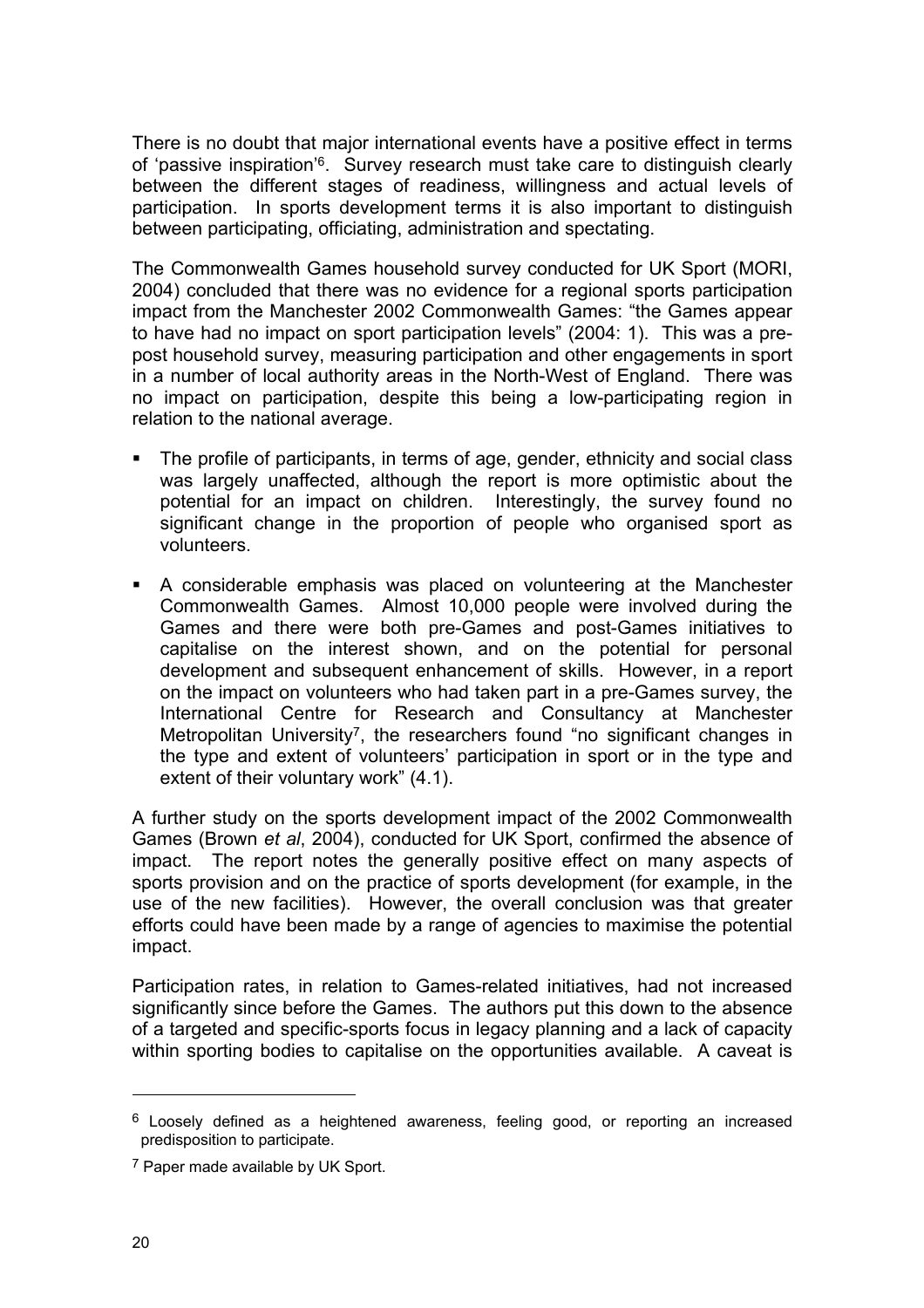placed on the quality of data received from sports organisations, but the conclusion nevertheless was that registered membership has not increased as a result of the Games.

An interesting issue to arise from these reports is the distinction between a regional and national effect on sport. Whereas a more local impact on 'general participation' might be expected from an event, success in individual sports and increased awareness might be expected to result in a national impact in those sports.<sup>8</sup> Notwithstanding the lack of evidence of any impact on participation levels, the authors point to the danger of a solely regional effect unless agencies are able to mobilise a campaign approach to development at a national level.

#### Commentary on Sporting Success and Participation

The issue of causality is a challenging one to resolve for researchers in attempting to investigate the linkage between success in sport and encouragement to participation, particularly so when the resultant participation is influenced by purposeful 'third party' activity associated with the sport or event in question. In any case, there is very little rigorous evidence to demonstrate that a relationship exists.

There is no consensual theoretical position, or change model, in the literature that provides a rationale for increases in participation to take place. Each of the following may be relevant:

- Raising awareness and interest will 'move forward' the individual's readiness to participate through stages of commitment to the activity (see Prochaska and DiClemente, 1992).
- It can be assumed that sports participation is not intended to be affected merely by passive association. In other words, sports organisations will build sports development initiatives around success or event hosting. A reasonable argument is that such initiatives should have more chance of success by having a current, high profile or emotional 'hook' around which to build.
- Success in sport demonstrates the reward environment, that is, a role modelling effect. People are able to particularise the benefits, status and achievements accruing from participation.
- 'Trickle down' is too imprecise a term. Understanding potential increases in participation need to be couched in terms of the sports development processes being influenced positively. Recruitment mechanisms, club/other infrastructures, media interest, role models highlighted, increased funding,

<sup>&</sup>lt;sup>8</sup> This was exemplified by responses from governing bodies of sport in the survey quoted above on the impact of the Athens Olympics.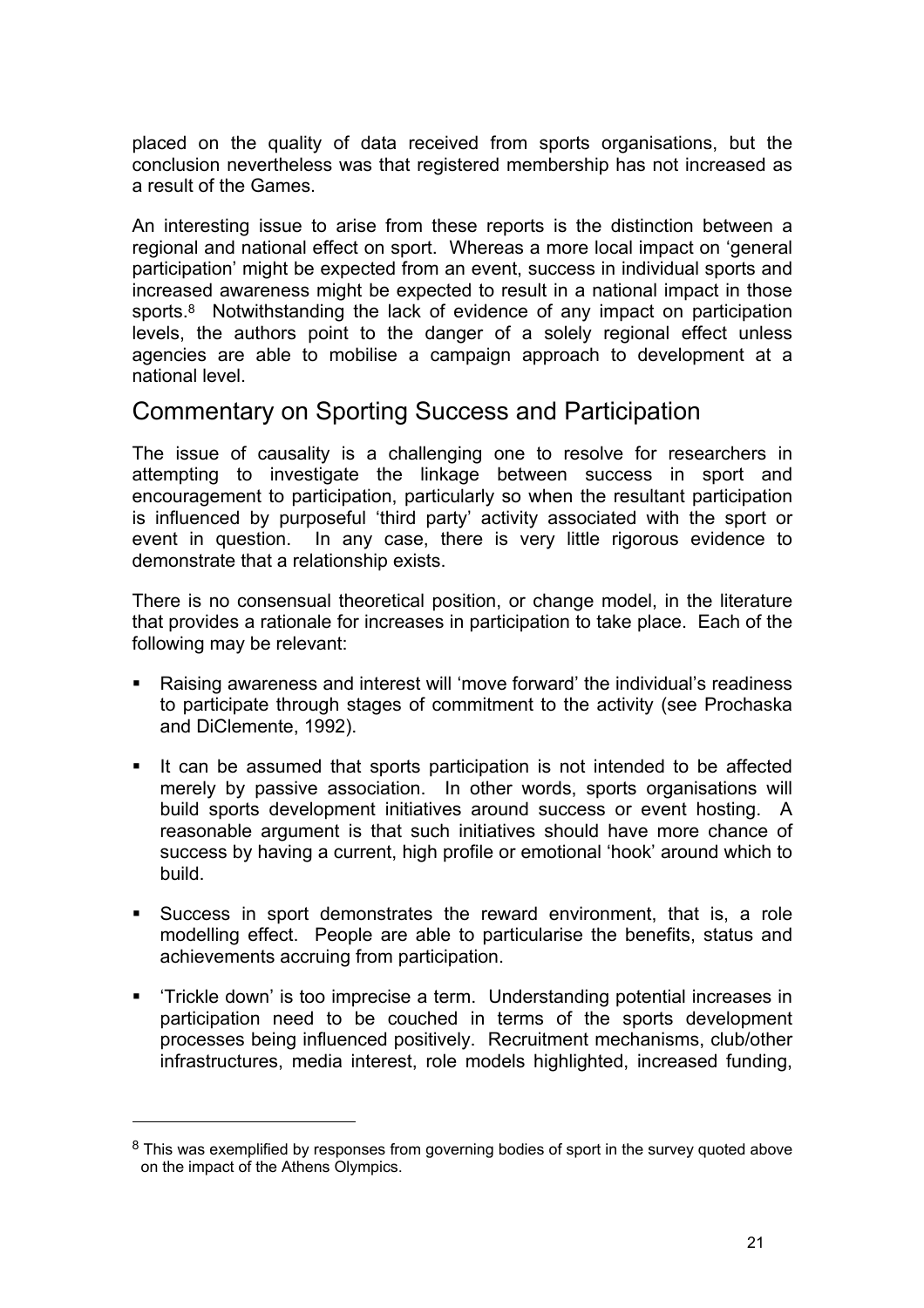greater number of events in lead-up, and so on: there is a need to appreciate which, if any, of these elements are being influenced.

The rationale for change to take place will be based on one or a combination of individual, infrastructural or developmental factors. Although sporting success and major events may focus attention onto particular sports, any change will be in the context of existing initiatives and the prevailing policy and resource climate. These may be difficult to dissociate from the impact of particular successes.

The particular emphasis within this review is on the potential for increased sports participation. There is no doubt that there are many other benefits from sporting success, either internal to the sport (for example, reward environment, competition opportunities, funding, publicity) or external to the sport (for example, economic benefits, feel-good factor). The fact that there is very limited evidence of an immediate or even medium-term impact on participation should not detract from these other benefits. Furthermore, it seems likely that, in time, the other benefits will be aggregated into a sport context that is more likely to attract new participants. This problem of not accounting for longer-term benefits in evaluation studies has been pointed to as a methodological limitation (MacCallum and Beltman, 2002).

Although the rationales presented above are not compelling, these and the intuitive sense that there 'ought' to be an impact on participation, draws attention to why there is no impact demonstrated.

- The first important point is that there are methodological limitations to carrying out impact studies in this area. The quality of the data is often challenged (Brown *et al*, 2004); there are difficulties with longer-term outcomes and with identifying control or comparison groups. There are also conceptual or definitional issues associated with such studies. What constitutes a new participant? For how long should an individual be involved before being 'counted'?
- **The awareness-raising stimulation associated with sporting success should** not be overestimated. Success in traditional 'major sports' will receive most publicity but these sports, by definition, have already penetrated the potential participant base more than others. It seems likely that sporting success in more 'minor' sports may not be attracting the attention of the passive population. This may be a partial explanation for why such impact as there is will be felt most strongly within those already committed to the sport (**sport**scotland, 2004).
- The challenges to raising sports participation levels are well documented (DCMS/Cabinet Office, 2002). One argument might be that those already predisposed to participate are already active, or are constrained by factors that increased stimulation may not overcome. There is a regular turnover of participants (as the drop-out ratios confirm), but the numbers attracted to individual sports seem relatively stable. The message is that increasing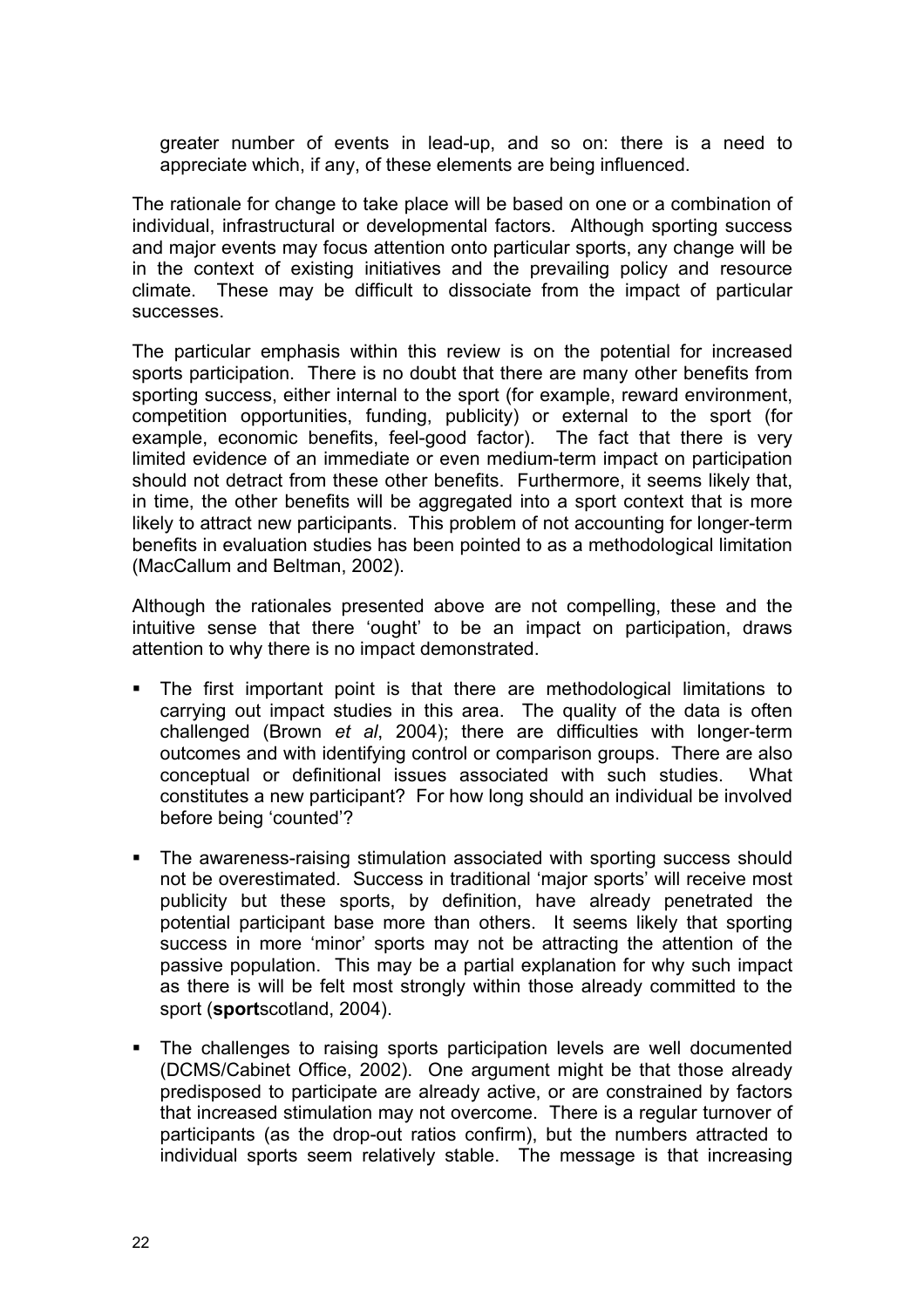participation by any means is challenging, and the impact of sporting success will have to overcome a list of well-established constraining factors (Sallis *et al*, 2000).

• The review will demonstrate that success and role modelling are dependent for impact on the stimulation effect. As with role modelling, the success enjoyed by a sport has to have a relevance to the observer. This may be the case for those already connected to a sport, and may explain some likelihood of increased involvement. However, for those not already engaged, the spectacle of success may seem some distance from what they understand as their 'beginners role' within the sport. Observers may have to be given some credit for appreciating that their experiences will not be those of the elite participants that they celebrate.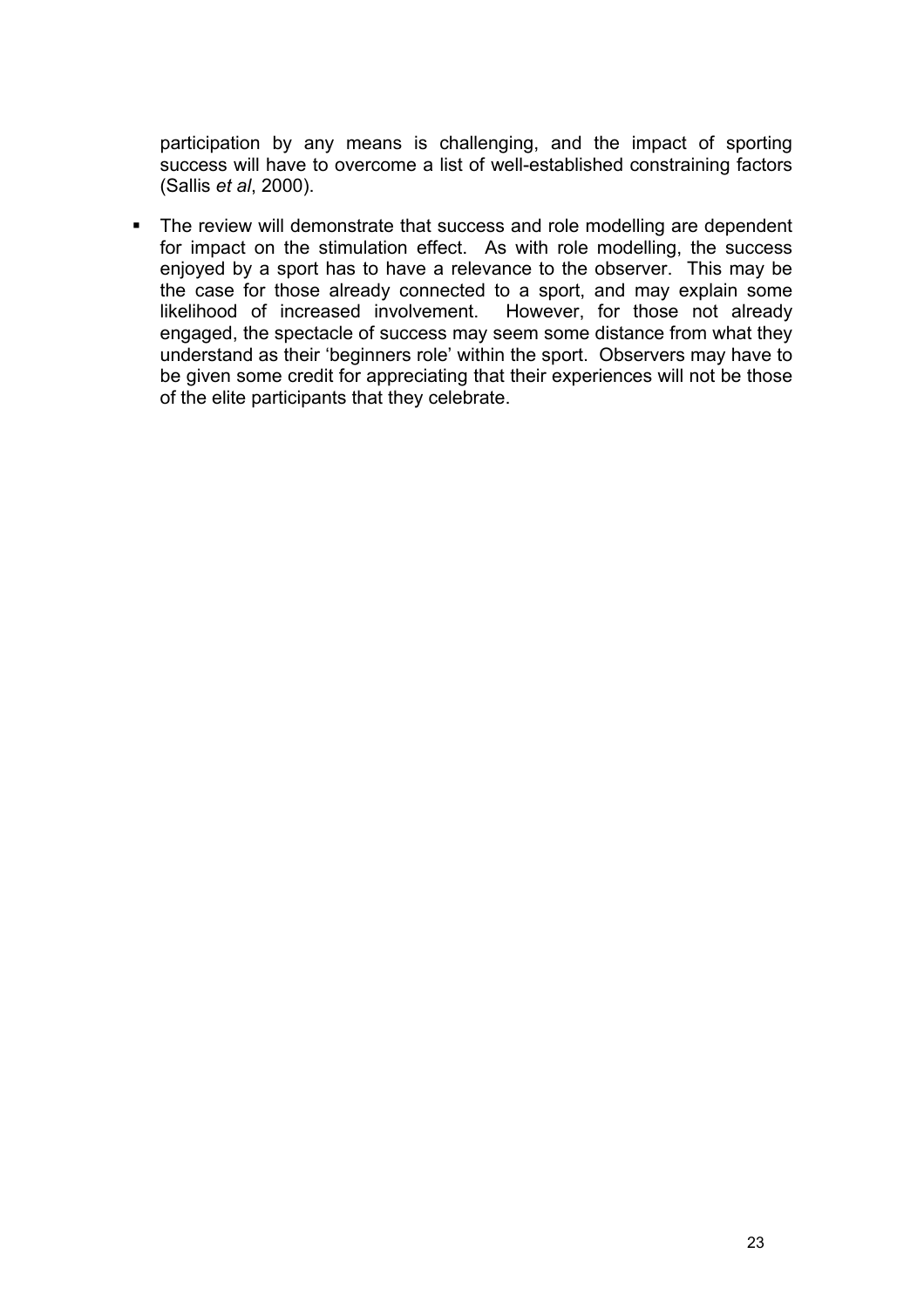## **Role Models**

### The Theoretical Underpinning

The social learning position (Bandura, 1986) adopted by writers in this area (see MacCallum and Beltman, 2002; Payne *et al*, 2003) needs some further clarification. The place of role models in the socialisation of young people is incontrovertible, and the debate usually centres on the relative contribution of parents, peers and teachers. The earlier reviews have established that young people identify with sporting heroes and that these figures are likely to be influential (British Psychological Society, 2004). Although social learning makes sense in the context of 'passive' role modelling (in which the model plays no active role in communicating with the observer) and in promotional use of sporting role models, the key issue is in which contexts and as a result of exposure to which models is behaviour change likely? Role models provide examples of behaviour and values, and reinforce or sanction behaviour and values. Nevertheless, sporting participation seems not to be susceptible to the message conveyed by role models, or their inspirational effect, other than in the context of reinforcement from parents and peers, and as a result of active involvement and opportunity.

There are clear messages for the most appropriate characteristics of role models (attractiveness, relevance, practical realism and so on). However, the theoretical position also has implications for the consistency of the message and the perceived opportunity to convert interest to action.

Perhaps the most important point to be grasped is that a change of behaviour is required. Young people are all exposed to role models and the great majority can identify with sporting heroes. However, the impact of heightened awareness in promotional programmes is not impacting on a 'blank slate'. Therefore, the motivation to change has to be weighed against existing behaviour. Policy makers may need to consider whether the messages received by non- and lesser-participating individuals should be different from those to existing participants.

In evidence submitted by the British Psychological Society (2004) to the Culture Media and Sport Committee on drug use in sport, the Society highlighted the need for consistent messages:

role models presenting personal, positive, consistent messages which draw a distinction between appropriate and inappropriate strategies for success are more likely to bring about behavioural change than threats and fear-arousing messages (2004: 1).

The conclusion to be drawn from Payne *et al* (2003) and MacCallum and Beltman (2002) is that there is no strong evidence to support the use or effect of role models in isolation. Lines (2001) concurs: "a lack of sustained research has failed to confirm the actual impact of sports stars as role models for young people" (2001: 285). Her paper questions what she terms the 'naturalised rhetoric' about the influence of sporting role models.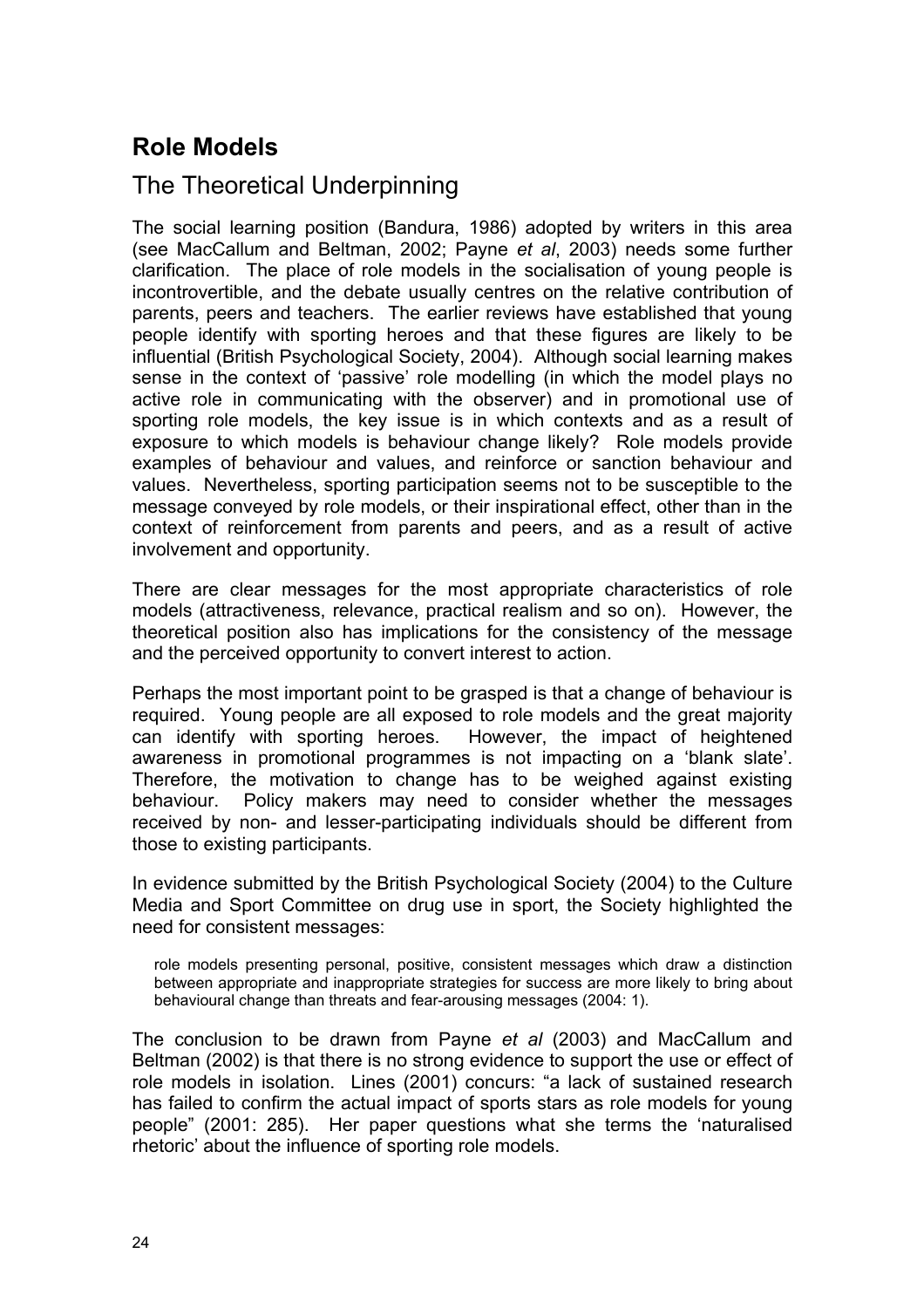Lines (2002) reports in detail the reaction of 15 year-olds to sports media stars. The findings confirmed the marginalisation of women in sporting narratives, and identified a hero-villain distinction in levels of inspiration. Lines suggests "it is too simplistic an assumption that young people will adopt the most highly profile stars and imitate on and off field behaviour" (2002: 197). She stresses the audience's interpretation of what is presented. She found that young people could categorise stars' behaviour as admirable, heroic or trivialised. The hero was a combination of excellence, dominance, determination, hard work, coping with pressure and mystique. Heroes went beyond celebrity; they showed social mobility, good work ethic and moral behaviour.

It is important that young people were able to be discriminating about the behaviour of sports stars. They were realistic, but acknowledged the inspirational role. Sporting role models were adopted by 'those who want to be athletes'. The general finding is that young people are not gullible: "young people are not passive and readily enslaved, but capable of making lucid and critical judgements of the images they receive" (2002: 212). In an interesting study using under-12s, MacDougall *et al* (2004) found mixed responses from the children on the power of sporting heroes as role models.

The point is made later that role models may be sought to exemplify the requirements of a particular role. This may be most likely in an occupational hierarchy (Althouse *et al*, 1999), but could be analogous to the young athlete coming to realise what is demanded of the elite athlete role. Alternatively, good peer role models (decreasing the 'distance' from the observer) might be more appropriate for that purpose.

#### The Role Model Concept

The literature frequently offers a definition of a role model but the concept is generally treated as a one-dimensional one and survey instruments reflect neither a consistency of approach (what you get depends on the question you ask) nor a link between expectations and interventions. It is too simplistic (albeit fairly accurate) to say that a role model is someone 'whom you would deem worthy to emulate'. A typical charge might be that the terms 'sporting role model', 'sporting hero', 'sports star', 'sporting celebrity', and 'high-profile sportsperson' are used interchangeably (a charge to which this review is not immune). The following statements are intended to illustrate how research and delivery in sporting role model programmes should take into account these distinctions, and at the very least establish a position at the outset.

A 'sporting hero' is a person whom one admires. The hero is defined by a visible personification of certain traits. For example, they may be interpreted by the observer (and/or portrayed by the media) to demonstrate perseverance, to be self-effacing and modest, with social responsibility. The hero may have succeeded 'against the odds'. Most of the time, the hero will display mastery in her/his sport, but can achieve at a range of local and national levels. A 'sporting celebrity' will be defined by the level of recognition, visibility and media attention, but may or may not be viewed as having hero-like qualities. These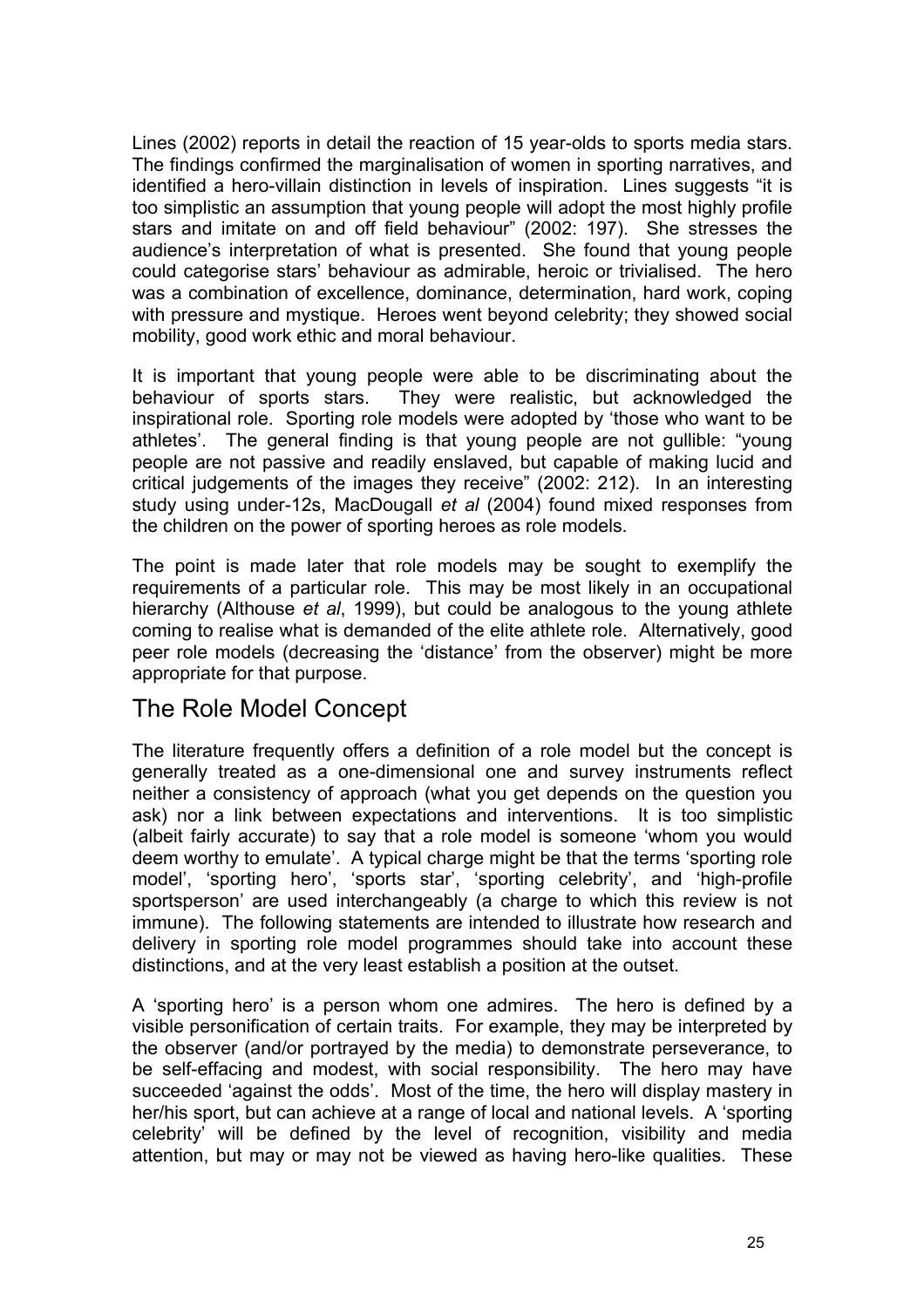constructs can of course apply to the same person. The term 'sports star' is rather less well defined and is perhaps best thought of as a reflection of media attention9.

A further issue is the directional nature of the modelling. Is the role model defined by the observer's attention and identification, or by the model's purposeful assumption of the role? This distinction is simple enough to comprehend but needs to be borne in mind when considering the issue of active and passive modelling. To say that all high-profile athletes are role models and that this cannot be disregarded by the athlete is to have recourse to a 'passive' interpretation. It is this interpretation that can be problematical in the context of inappropriate behaviour by sporting stars. Of course, to aver that athletes have a responsibility to exhibit 'good behaviour', to be a positive role model, is to suggest an 'active' role.

Sporting role model programmes make use of sporting champions in an active role. On the other hand, the behaviour of all athletes, physical education teachers, peer athletes and parents are likely to fluctuate between active and passive. One of the tasks for policy makers is to ensure that the messages conveyed are consistent.

The most important aspect of role modelling is which part of the role is being portrayed or, rather, assimilated by the observer. It is this range of role constructs that helps to explain how the role model will impact on the observer's behaviour. The behaviour and values exhibited by a role model can be one or more of the following:

- **An exemplary manifestation of the role**. The model is acknowledged for carrying out the role in accordance with all measures of good practice. This reinforces good practice (including good values) for those who are already engaged. This may be important in a vocational or training role.
- **A representation of sanctioned behaviour**. The behaviour of the model (good or bad) may be held to be 'okay to copy'. It is this aspect of modelling by sports stars that can be problematical.
- **An inspirational example of personal achievement**. The model demonstrates a 'road to the top', despite challenging personal circumstances. This message may allow others to realise that 'it can be done'.
- **An illustration of the reward environment**. The achievements of the model are a reminder that high status, satisfaction and some benefits can follow if you are successful in (that) sport.

 $9$  It is tempting here to insert a criterion of recognising achievement. However, even those who achieve the highest honours and attainments in a minor sport but are accorded little public recognition may not be referred to as sports stars.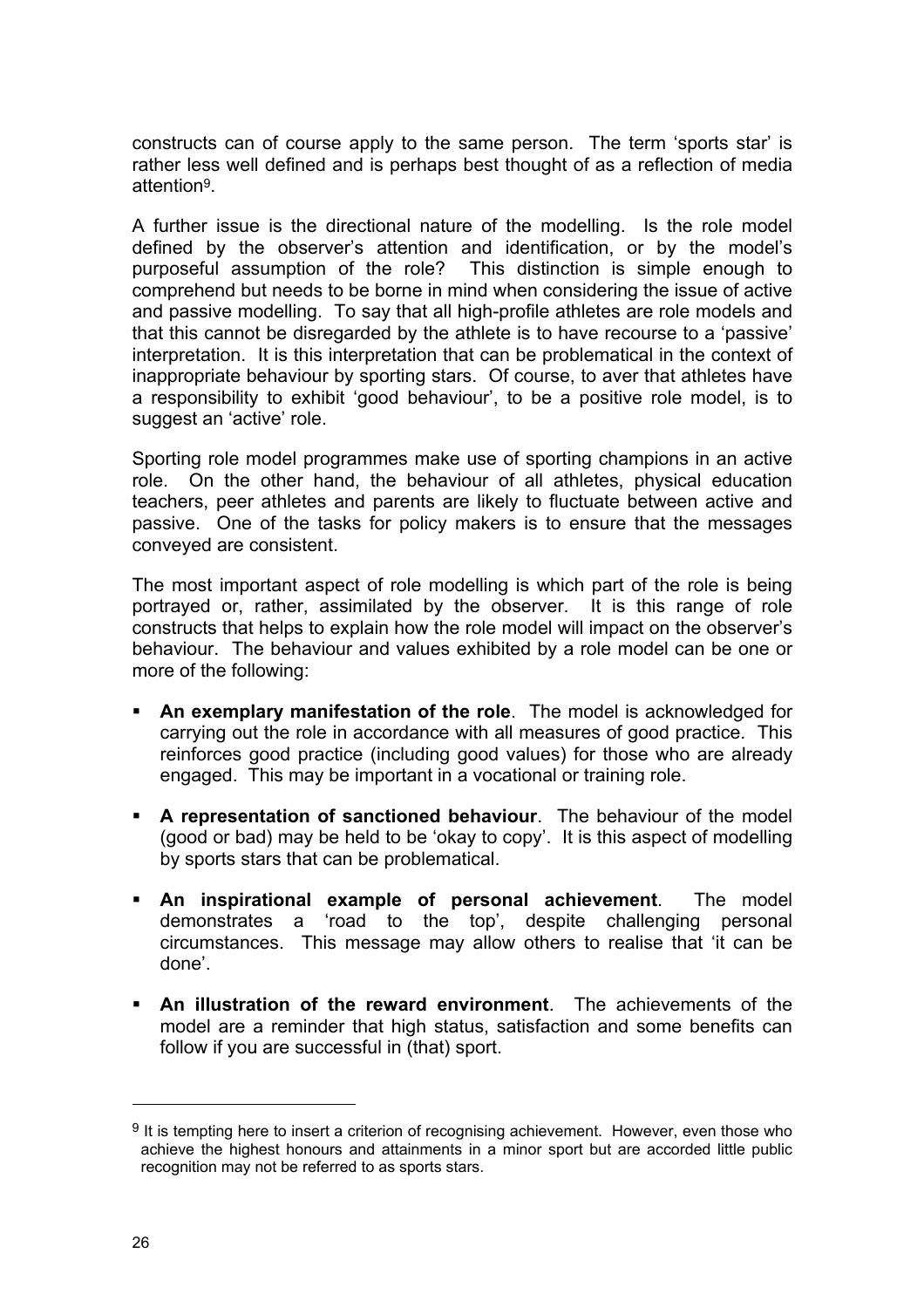- **A demonstration of achievement for special populations**. The model is an illustration that gender, ethnicity or disability (or other special status) is not a barrier to achievement.
- **An exemplar of 'what to do' in a role**. The model provides an account of what being in that role entails. This may be most helpful for those who have already had some experience.
- **A figure with whom to identify**. This is closest to the hero/celebrity experience. The model has an attraction and personal meaning for the observer. Although there may be some superficial copying, the desire to emulate is a 'distant' one.

Each of these facets of role modelling may act independently or in concert. Perhaps the most important issue is that role model programmes need to establish and take into account the observer's perspective. This will have implications for selection of the model, and delivery and structure of the programme. In evaluation methodology, the questions asked about the effect of a role model will be reflective of one or more of these elements.

#### The Medium and the Message

One of the issues for role model programmes is the nature of the message being conveyed. A study by Carr and Weigand (2001) compared the goal orientations of children with the perceived motivational climate emphasised by parents, peers, teachers and sporting heroes. Task orientation (emphasis on personal achievement and competence) was related to a mastery orientation in sporting heroes and ego orientation (demonstrating superior ability) to that same quality in their sporting heroes. This study examined the children's orientation to physical education, but had previously been demonstrated in sport (Carr *et al*, 2000). The authors emphasise the fact that a causal link has not been established. However, they point to a form of parasocialisation through exposure to media sporting heroes and a subsequent interpretation of their heroes' achievement motivations as a contributory factor.

Although the causal link has not been established, there are good practice implications. The authors feel it unlikely that the media representation of elite level sport can be other than ego-orientated, but role model programmes and promotional materials could emphasise mastery, application and personal attainment. This message may be more appropriate to those not already predisposed to sports participation.

Vescio *et al* (2004) cite a range of sources to support a view that the influence of role models is strongly affected by similarity between observer and model. They look to Bandura's (1986) social-cognitive theory to emphasise that modelling is a powerful mechanism for the socialisation process. Importantly, modelling is not passive from the observer's point of view; the observer brings to the interpretation of the model's behaviours and values an accumulated set of socially-reinforced values. Vescio and her colleagues review the case for a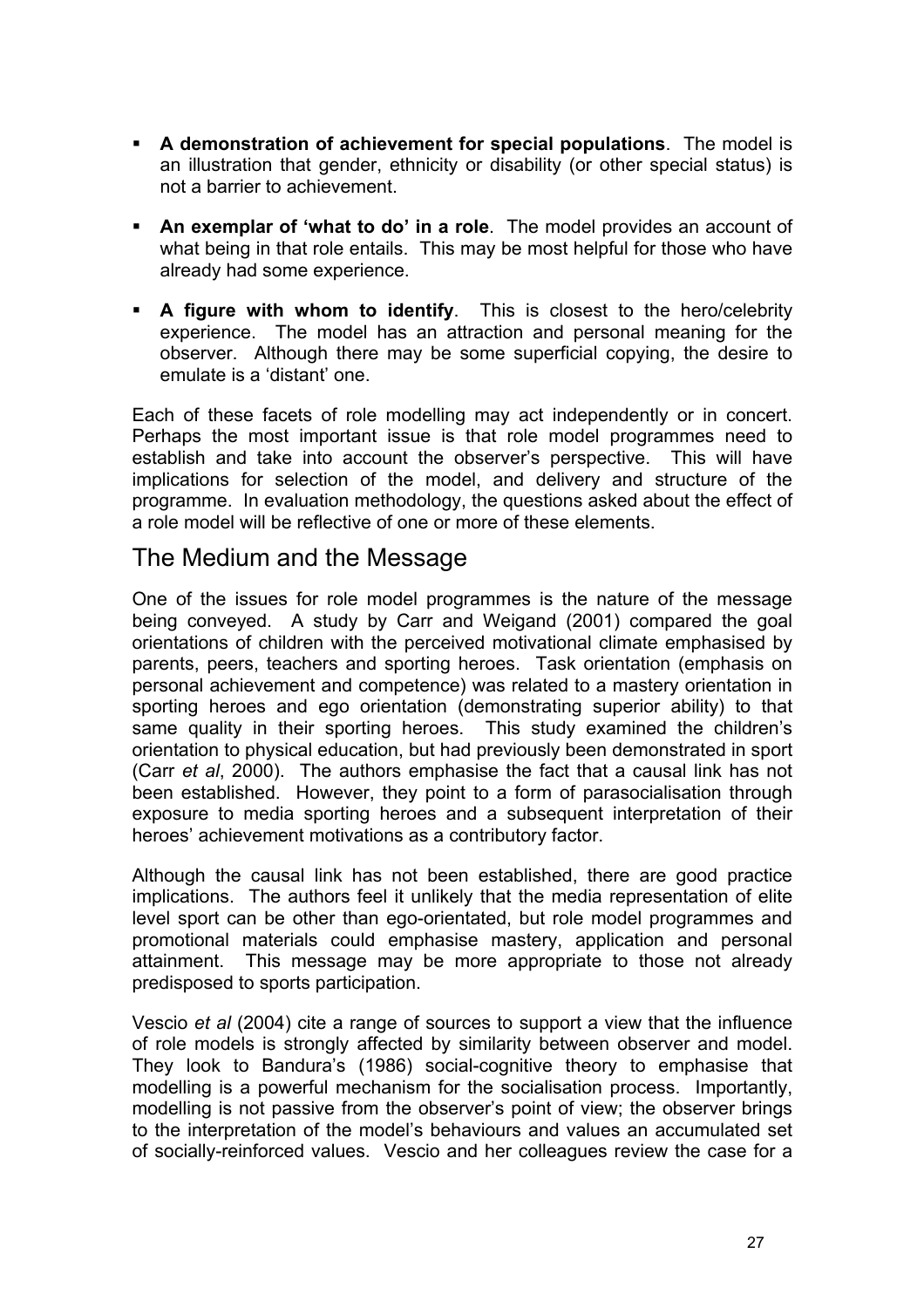'gendered heroism' in the media, resulting in fewer female sports stars becoming prominent and being recognised for hero/heroine-like qualities. Their study extended the work of Biskup and Pfister (1999) in demonstrating that males and females differ in choosing and identifying with role models. Vescio *et al* found that boys chose male role models and girls chose female models. However, when focusing solely on sporting heroes, the percentage of girls who chose a male figure increased. From a programme perspective, this may suggest that male role models can be meaningful to girls, but this may also perpetuate the gender-biased approach to sporting heroes.

There is a tendency to focus on young people and sports participation, but this tends to hide the gender, ethnic and other differences in the population. The same issues exist for older persons and other less-participating groups. In particular, the 'exemplification' function of role models may serve to broaden awareness of the achievements and capabilities of, for example, disabled athletes (see Berger, 2004).

The exemplification function of the role model may be appropriate for minority sporting populations. For example, Nolubabalo Ndzundzu is held up as a 'unique role model' for her community because she represents South Africa's only black full-time professional woman cricketer10. A report prepared for the BME Sports Network East (2005) found that respondents stressed the need for young people to have role models from their community:

whilst there are many black faces visible as performers in football, cricket and athletics, there are very few in other sports or as managers, PE teachers, leisure centre managers, or local authority chief leisure officers (2005:5).

Of those surveyed in the 1999/2000 national survey on sport and ethnicity, 36% of those surveyed believe that they would be more physically active if they had more positive role models (Rowe and Champion, 2000).

Further examples of special population programmes are those under the aegis of the Aboriginal Sport Circle and organised by the Manitoba Aboriginal Sport and Recreation Council<sup>11</sup> in which role models are selected and publicised on a monthly basis as part of a promotional campaign. The Aboriginal Role Model Programme is a collaboration between the Aboriginal Sport Circle and the ESTEEM Team12.

 $\overline{a}$ 

<sup>10</sup> news.bbc.co.uk/sport1/hi/cricket/3445021.stm accessed 04.02.2005

<sup>11</sup> www.masrc.com/awards.html accessed 06.05.2005

 $12$  The ESTEEM Team is a national not-for-profit agency in Canada, which aims to inspire and educate young people. Its extensive role model programme provides interactive presentations by Olympic, Paralympic and world-class athletes to young people in schools, community centres and sports clubs. The Team delivers more than 3,000 school presentations each year reaching more than half a million young people (www.esteemteam.com accessed 01.06.2005). This organisation provides a resource, particularly a website, with which to interact with young people. There are lessons to be learned here for the expansion of role model programmes by Sport England and **sport**scotland.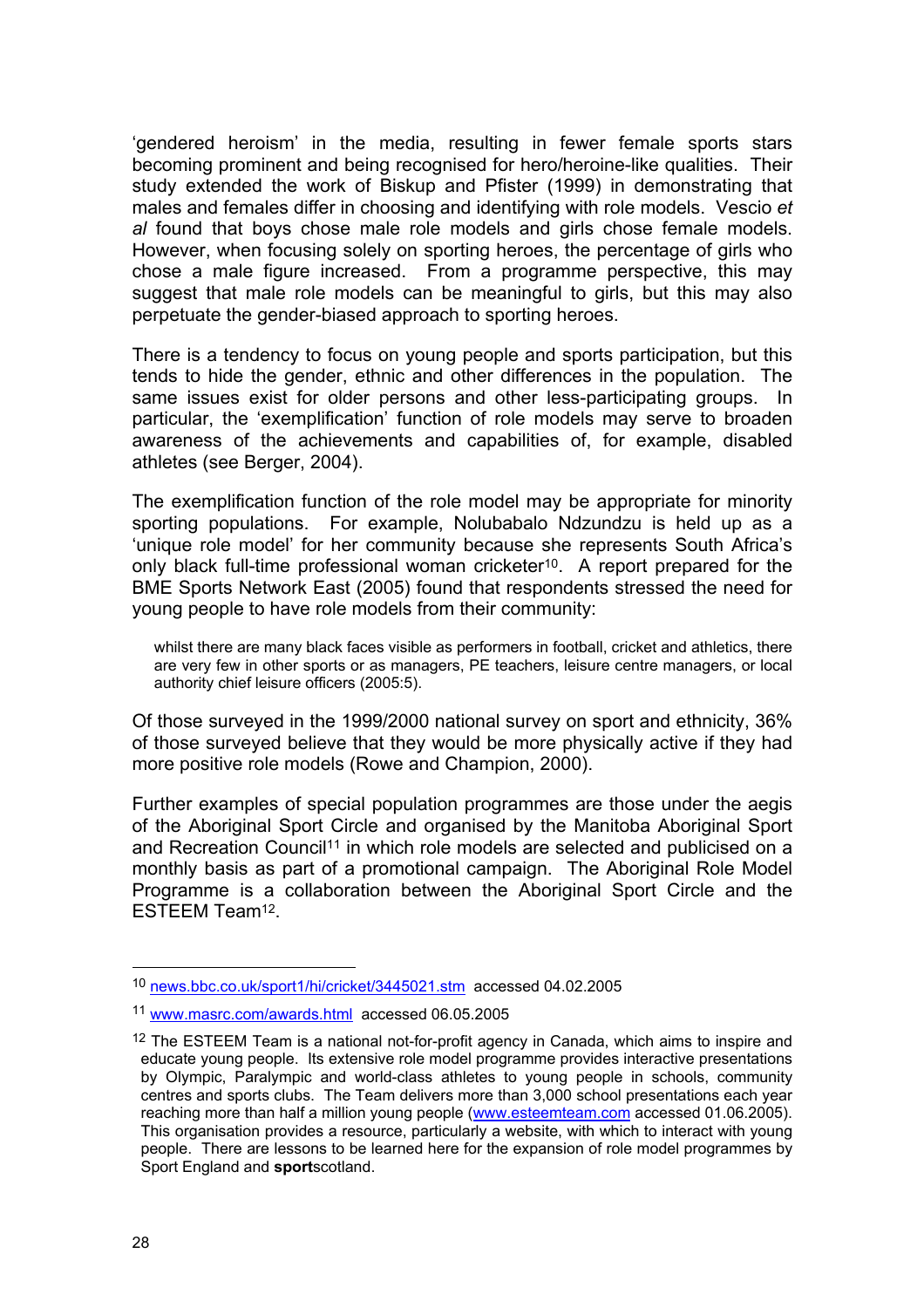The use of role models in women's sport is given prominence because of the relative paucity of media coverage in comparison to men's sport (Women's Sports Foundation (WSF), 2003a) and the greater drop-out from participation as girls move into their later teens and young adulthood. In addition, a body of research (for example, Biskup and Pfister 1999; Lines, 2001; Vescio *et al*, 2004) has established that boys and girls differ in their identification with sporting heroes.

The provision of appropriate women's role models is acknowledged as an important motivating factor in sports policy (WSF, 2003b; Barbano, 2000; Women in Sports website<sup>13</sup>) but there is no evidence to confirm or disprove any more or less effective impact of role models than for males or for sporting role modelling in general. A report prepared for the Women's Sports Foundation (Syzygy Leisure/WSF, 2004) confirmed that role models were important for girls but reinforced the need to provide relevant figures: "they were not always attracted by the household names perceiving them as too far removed from their daily lives" (2004: 4.38.2).

West *et al* (2001) suggest that role models are important because they 'demarcate' the role for others. They argue that this is important in sport because male coaches have marked the territory of coaching as a male domain. In another example, Nixon and Robinson (1999) showed that women's performance in education could be influenced by the presence of female staff role models.

Erde (1997), while arguing for specific training in ethical behaviour, distinguishes between mere role-execution (in which the individual does not think about serving as a model) and 'active articulation'. He argues that what he terms silent models are not valuable because of the lack of reinforcement and personalisation of the role for the observer. He does, however, argue for 'mobility prototypes' – those who demonstrate that it 'can be done'.

#### Individual Characteristics: Positive and Negative

The almost universal acceptance that all celebrities or high-profile sporting stars are role models has highlighted the issue of celebrity behaviour. The language of sporting role model programmes speaks of the positive role model, but Lines (2001) points to "growing media intrusion (signifying) the contemporary sports star as a damaged hero" (2001: 285). She points to the problematic worthiness of sporting role models in the light of their often negative behaviour on a continuum from hero to villain. She itemises instances of violence, promiscuity and poor sporting ethics<sup>14</sup>.

Examples of perceived poor role modelling abound, and these are couched in terms of the responsibilities that accrue to high-profile sportspersons. There is

<sup>13</sup> www.makeithappen.com/wis/

<sup>14</sup> See also www.geocities.com/Athens/Academy/5861/rolemod.htm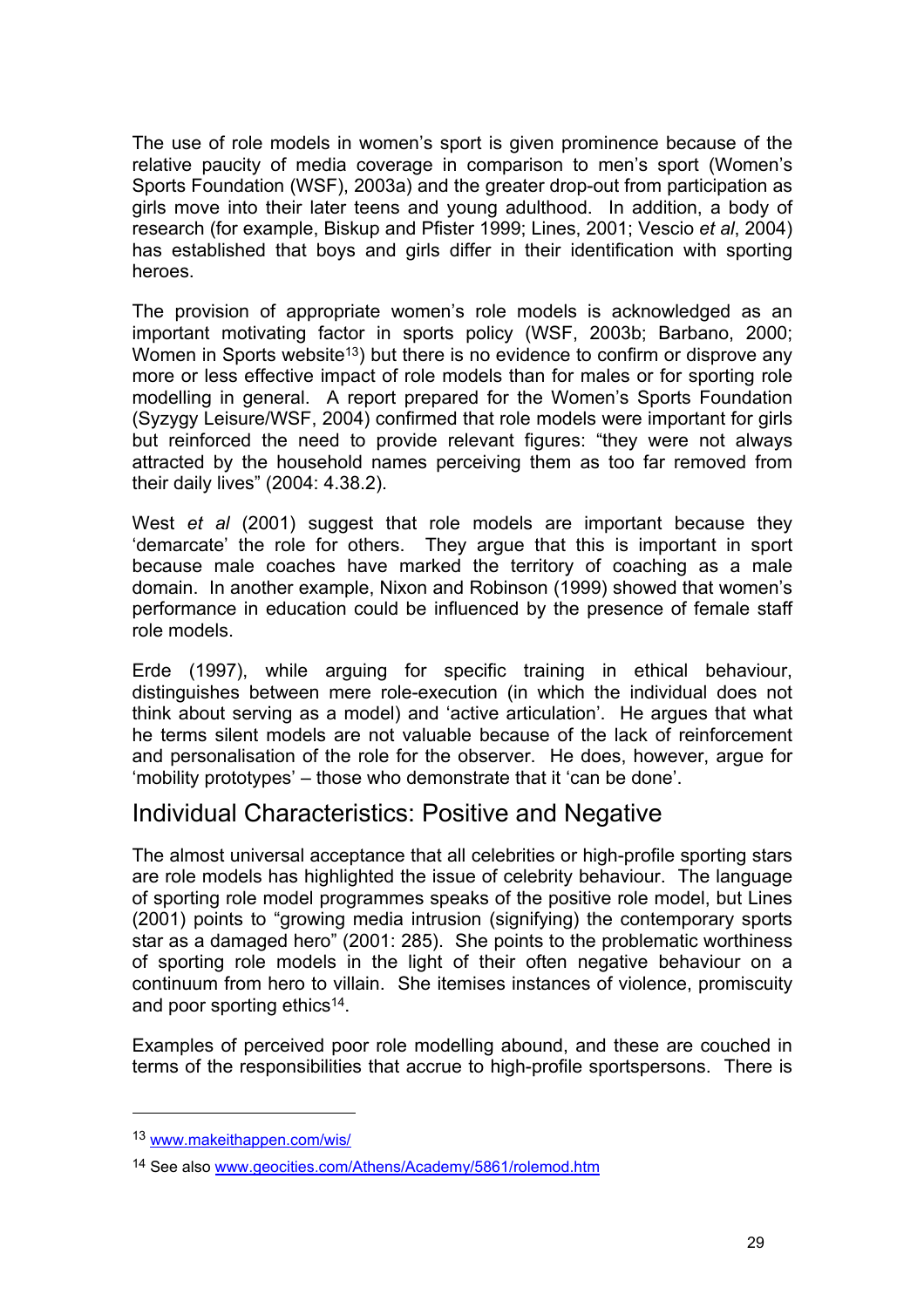a general acceptance that such sportspersons should portray worthwhile behaviour. UK Sport identifies the 'rights and responsibilities of the athlete':

athletes can be influential role models for young people competing in sport. The behaviour of high performance athletes can have a significant impact on young people as they admire and aspire to emulate their sporting heroes, especially their actions and attitudes. High profile athletes should remember that they are regularly in the media and their actions can and do influence young people<sup>15</sup>.

There is considerable debate about whether the responsibility of role modelling has to be assumed by high profile stars (Sherman and Schookman, 2004). Intuitively this seems to be less of an issue for those from minority sports and for 'emerging' stars, than for celebrities from media-dominated professional sports (Wellman, 2003). The notion of 'distance and relevance' is called into question by the evidence of Melnick and Jackson (2002) who demonstrated that there was a globalisation (Americanisation) of sporting hero figures.

Although this review is focused on the impact of sporting role models on participation, there is a good deal of concern for the behaviour or example set by physical education teachers, who themselves are likely to be role models (Capel, 1997). This is not given any substantive treatment in the review, but it is worth pointing to the need for consistent messages about sports participation and the value, in role model programmes, of reinforcement and follow-up opportunities. Physical education teachers may also be in a position to counteract the negative values displayed by some sporting stars (see Cardinal and Cardinal, 2002).

In an interesting article, Moorman (2003) analysed the views of sailing instructors on the impact of sailing celebrities Ellen Macarthur and Shirley Robertson. The instructors had no doubts that the exploits of these stars had stimulated people's interest in sailing as a sport and that the visibility of the sport was important. However, their views were that they would have a greater influence on regular participants, and that Shirley Robertson's impact would be the greater because it presented a more "affordable and accessible" image (2003: 205). The instructors felt that they (instructors) were role models for firsttime participants.

Research on the characteristics of those identified as role models by medical students found that the successful role models had a very interactive approach to teaching and to relationships with the students (Althouse et al, 1999). The self-esteem of the observer has also been investigated in relation to role models. Wohlford et al (2004) found that there was a relationship between the perceived similarity of college students to their role models and self-esteem scores. A greater difference equated to lower self-esteem scores. This may be another factor in creating 'distance' between elite models and observers for those with a low sporting self-esteem.

<sup>15</sup> www.uksport.gov.uk/generic\_template.asp?id=12221 accessed 09.05.2005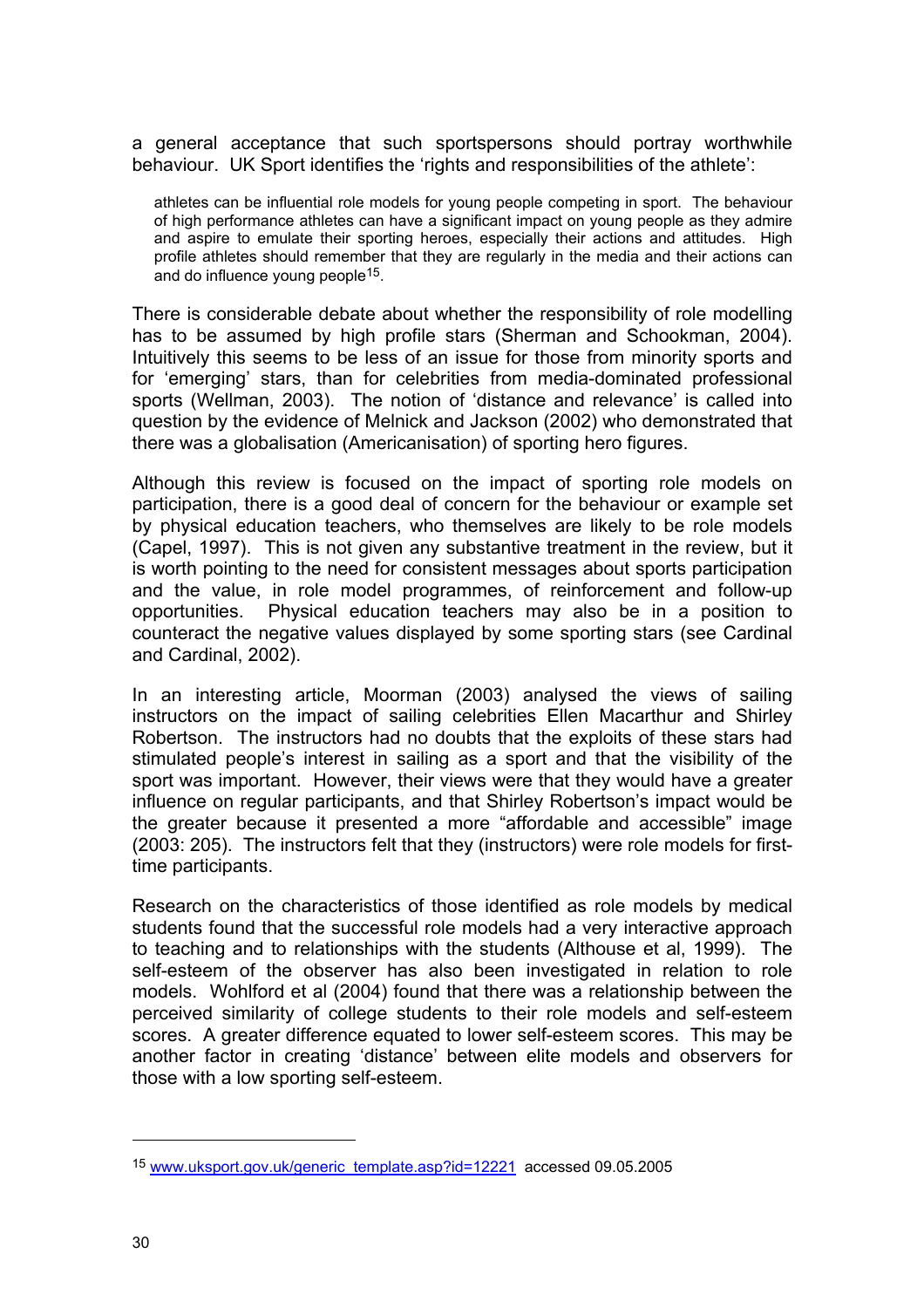### Role Model Programmes

Previous reviews have confirmed that there have been no rigorous evaluations of role model programmes, and have pointed to the difficulties of conducting such studies. Nevertheless, there have been evaluations of sporting role model-related programmes. These are characterised by recourse to the satisfaction of recipients and with intention to change, rather than measured change in attitudes or behaviour.

Sporting Champions was established in 2002 and is an archetypical role model programme in which sporting stars visit schools. The visits take a number of forms including coaching and demonstrating, speaking at assemblies, and interacting with pupils and teachers. The programme is organised in England by Sport England and has recruited almost 400 champions from 60 sports, who have made 360 visits to schools, reaching 120,000 children<sup>16</sup>. A similar programme is organised by **sport**scotland, through which 31 champions had made 124 visits to schools in Scotland by July 2005.

The Sporting Champions programme was evaluated in England between September 2001 and March 200317. There were two elements to an impact analysis: questionnaires were distributed to a sample of schools to assess the immediate post-visit reaction (14 schools and 445 pupils responded), and questionnaires were distributed to a sample of schools to conduct a retrospective account, not less than three months after a visit (28 schools and 916 pupils). Headline figures from the initial survey indicated that 35% of pupils said that they have taken up a new sport since the visit, and 44% have started to play sport more often. Positive responses were indicated in pupils who expressed reservations about taking part in sport. In the retrospective study, 86% remembered the visit (although detail was sketchy), and 35% say that they had taken up a new sport.

Questionnaires were also distributed to participants in the Scottish implementation of the programme18. Most children (88%) reported that they already participated in sport outside school lessons. As a result of a visit, 42% reported that they wanted to try to become a champion, 27% wanted to take part more often and 19% wanted to try a new sport.

Sporting Champions is an important initiative in the context of this review. It embraces much of the good practice referred to in relation to model programmes, including interaction with children and training for champions. The evaluations carried out on the programmes leave no doubt that they are very well received by the schools and the pupils involved. The statements

 $\overline{a}$ 

<sup>16</sup> Data collated from Culture Media and Sport Committee (2004)

<sup>17</sup> Internal document obtained from Sport England.

<sup>18</sup> Internal document obtained from **sport**scotland. Data were obtained from a sample of 214 children.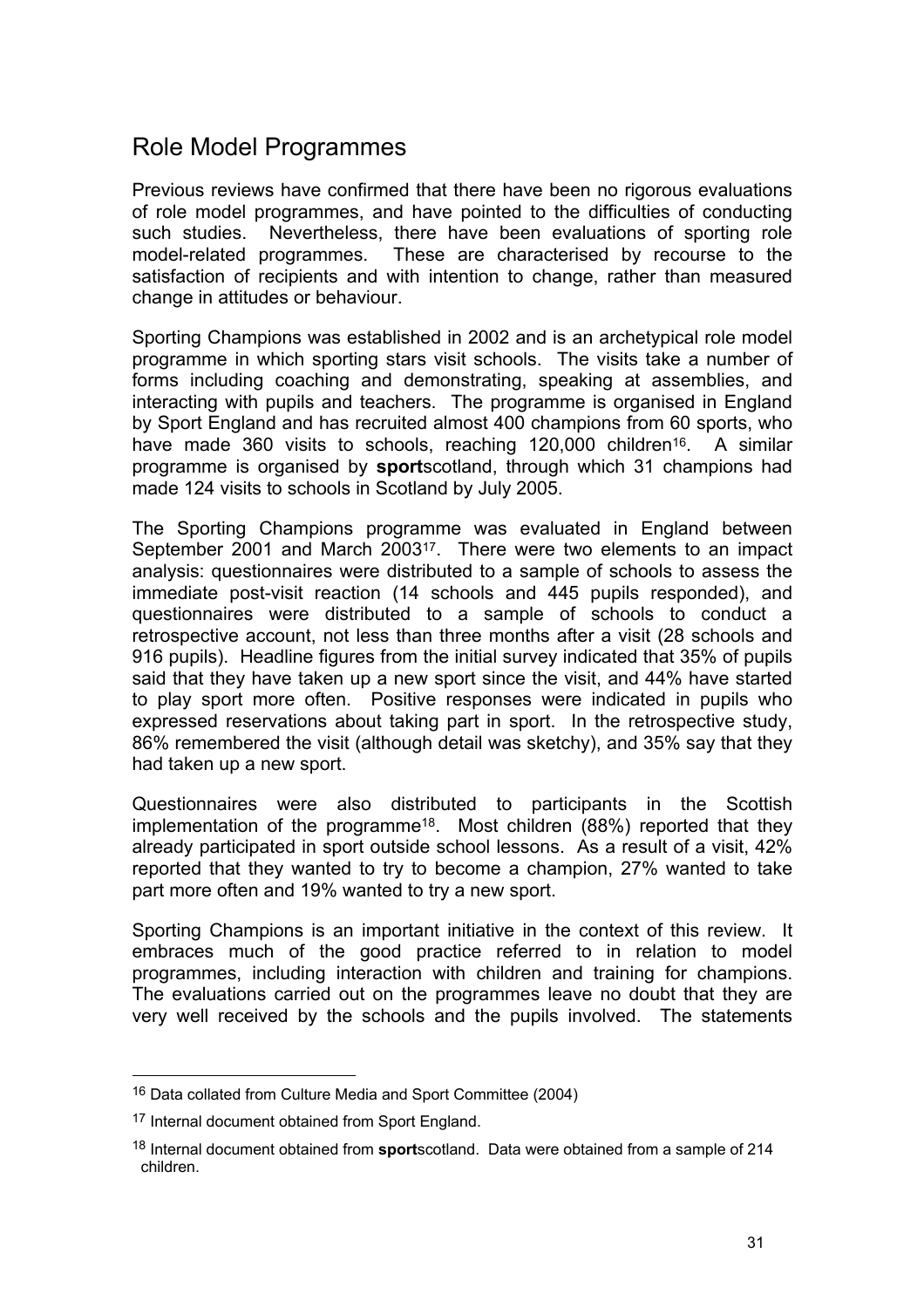made by children in the evaluations illustrate the sort of reaction that the programmes would hope to engender. Notwithstanding these responses, the impact evaluations fall short of confirming the behavioural changes that have or have not taken place, and do not have the sophistication to approach a cause and effect study. There are no baseline data using rigorous instruments on pupils' attitudes and, perhaps most importantly, there is no comparison to a control group. There is no evidence on the scale or extent of the impact on individual pupils.

It is important not to criticise the evaluations for what they did not set out to do. However, it is disappointing that the apparent successes of the programme have not been evaluated within a more rigorous, and perhaps far reaching, methodology. Consideration should be given to targeting the programmes, and establishing more specifically the impact of such programmes on non- and lessparticipating groups.

A programme sponsored by the Scottish Professional Footballers Association was designed to have well-known professional footballers visit schools to conduct a soccer-related fitness and health programme. The response of the children and the teachers was entirely positive and there was no doubt that the presence of high-profile soccer stars was an important part of the programme. The six-week pilot programme had been evaluated by pupil and teacher questionnaires. An extremely high percentage of young people indicated that they now intended to be more active. The programme was not simply about role models, and with its one-to-one coaching and support materials is more reflective of the mentoring programmes advocated by MacCallum and Beltman (2002). Nevertheless, there is no doubt that the sporting stars were essential to the programme: "the children loved having… players working with them and seemed to listen to the important health messages they had to say more than they would have listened had it just come from their teacher" 19.

A survey reported in the *Scotsman* newspaper (31 May 2005)20 found that a majority of children would emulate professional footballers in committing a foul if it saved a goal being scored. Taken with the evidence of the programme above, this points to the need for consistency in the messages conveyed by high-profile sporting stars' behaviours.

<sup>19</sup> Internal paper (dated April 2003) by the SPFA provided by **sport**scotland.

<sup>20 &#</sup>x27;Footballers set a foul example for children.' *Scotsman*, 31 May 2005. thescotsman.scotsman.com/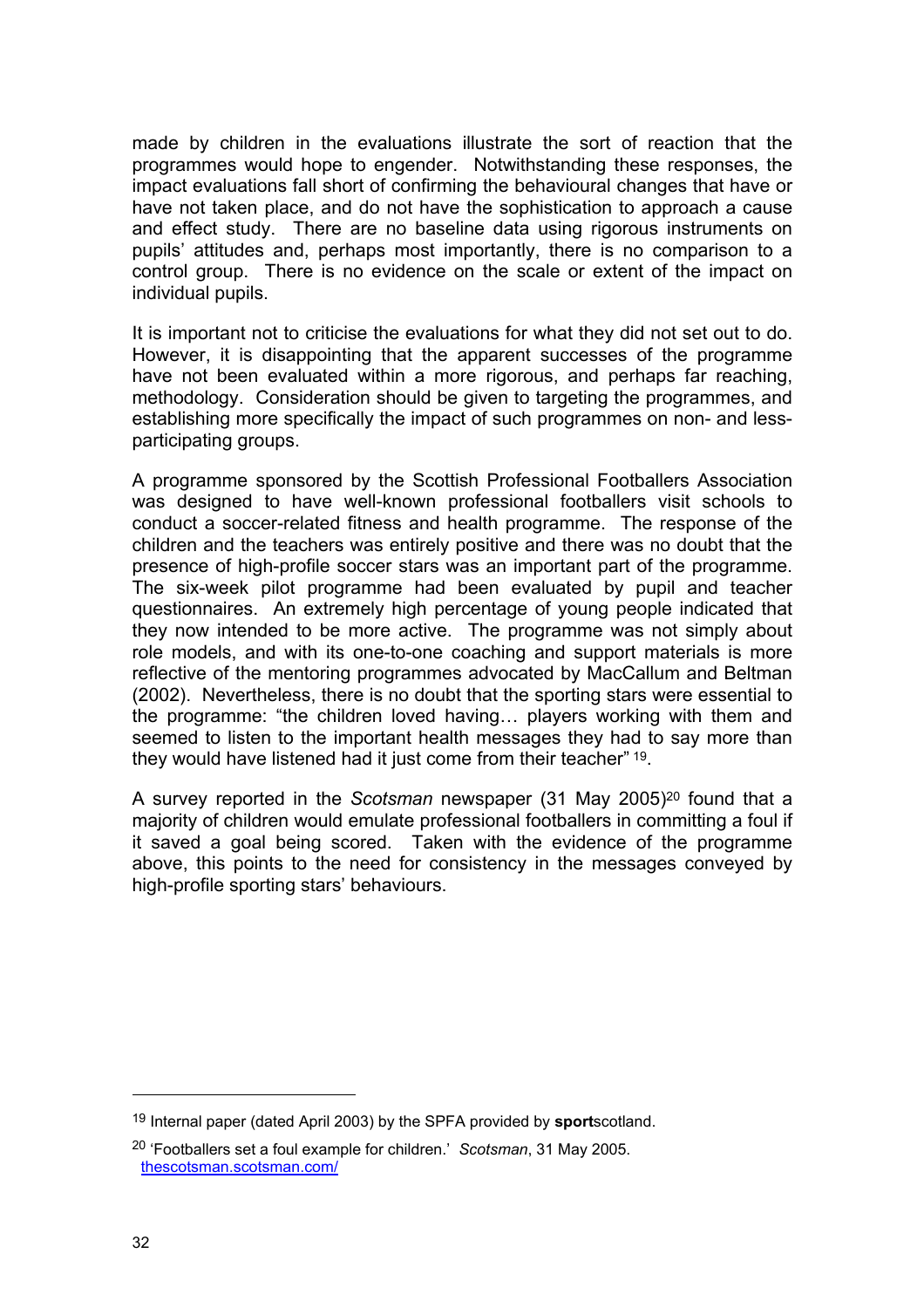## **Conclusions**

The review set out with the objective of carrying out a critical appraisal of the literature and policy manifestations based on the assumption of a positive link between sporting success or sporting role models and sports participations. The evidence of existing substantive reviews was that there was little or no evidence to support this direct link. The review, therefore, adopted the approach of seeking more recent confirmation or refutation of this position, and of examining in some detail the issues involved. The review was unable to identify any research that would establish the link. The most recent evidence on sporting success from the Manchester 2002 Commonwealth Games determined that there was no impact on sports participation. Research on role model programmes follows a pattern of surveys of reported behaviour and, despite the obvious immediacy of effect on the young persons involved, the limitations of the research preclude any firm conclusions on sustained participation.

A significant factor for researchers and policy makers (and a confounding issue for the review) is that, despite the absence of evidence of a direct link to increases in sports participation, there are many acknowledged benefits from sporting success, hosting major events and conducting role model programmes. The evidence from this review suggests the following:

- An increase in participation as a direct result of sporting success and sporting role models is a secondary effect, but good practice can enhance the likelihood of an impact.
- Both sporting success and the availability of appropriate role models are essential elements in a high quality sporting environment: these will contribute, along with many other factors, to the perception of sport as an attractive, attainable and rewarding experience.

The complexity of motivations to participate in sport or to be physically active, and the interrelatedness of sports development processes, render almost impossible the evaluation of single variable effects such as these. Policy makers have a responsibility to identify more clearly the change behaviour models on which their programmes and policies for increasing sports participation are based. It is likely that these will argue for a central place for role models and the use of elite sporting success as inspirational effects, without expecting to demonstrate direct causal outcomes.

Throughout the literature and policy documentation there is an absence of recourse to theoretical arguments or change behaviour models to support practice. While the social learning theory has a universal application, and provides a rationale for learning from the behaviour of significant others, the subtleties of the application of the theory in terms of attention, retention, reinforcement and motivation need to be embedded into sports development schemes and role model programmes. It is likely that a greater degree of targeting would assist the likelihood of impact.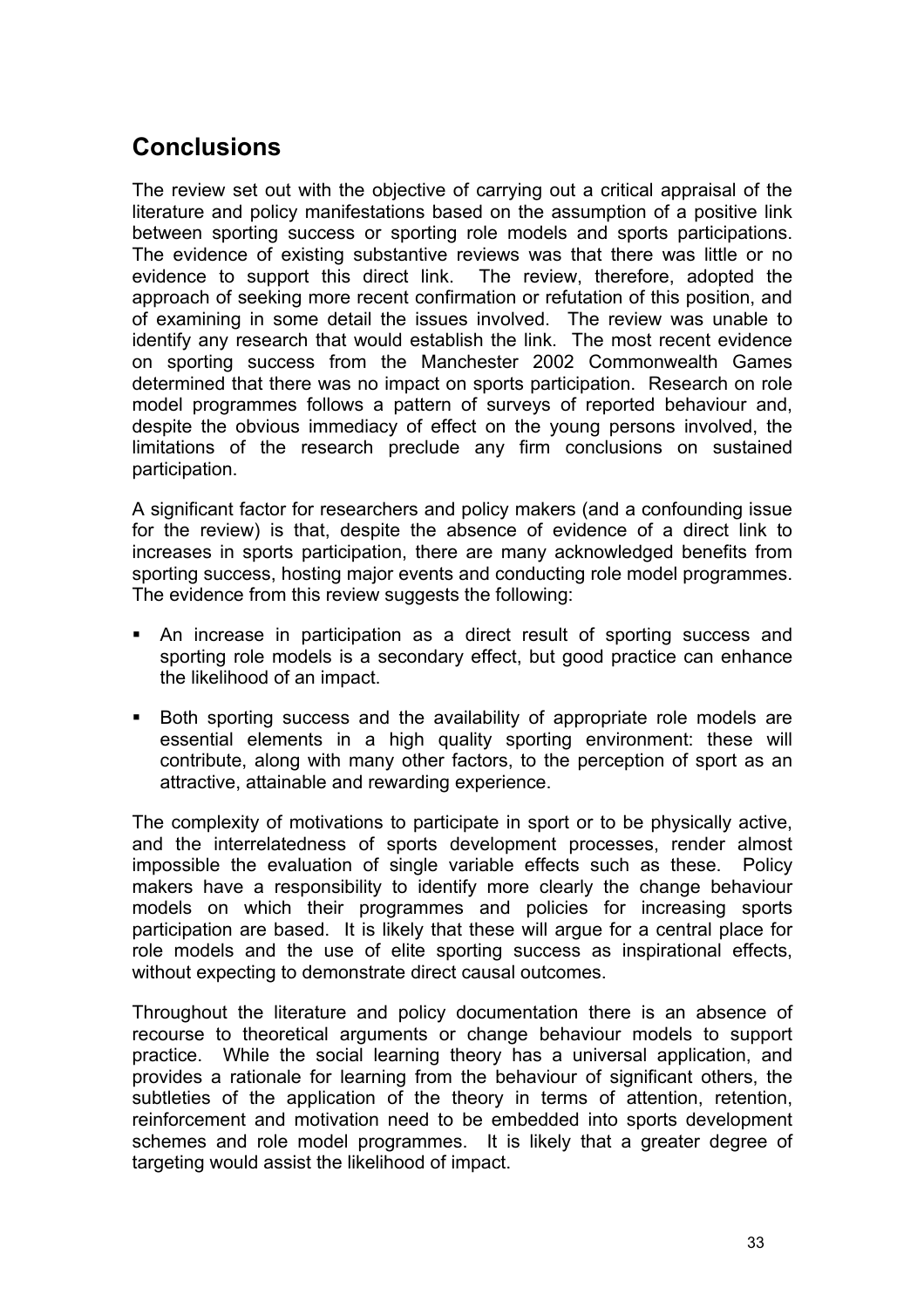The failure to recognise role modelling as a multi-dimensional construct is a significant failing in understanding the level of impact to be obtained from elite sporting success or sporting role models (see the section 'The Role Model Concept' above). Role models, heroes and celebrities, local and national figures, elite and peer figures can each contribute differently to the observer's perception of these significant others as aspirational escapement figures, reference points or exemplars of practice. Policy makers need to consider how these differences can be better matched with the characteristics of the young people involved, the model's characteristics and the nature of the interaction.

Particularly in relation to the promotional effects of elite success or major events, policy makers must ensure that policy and practice are built around a sound understanding of recruitment practices into sport, of early patterns of engagement, and the effect of different entry points (school-related, club-based, local authorities and combinations thereof). Sporting success and role model programmes should be targeted at specific elements of the sports development process. Although it is apparently obvious, it bears repeating that the provision of opportunities and support (scaffolding) in order to help convert interest into activity is paramount.

#### Good Practice

Good practice has been identified throughout the review. The following are emphasised:

- Compatibility between the role model and the observer is vital and the responsibility of role model programmes.
- The attractiveness of the role model is very important. This may include age, gender, and presentational issues. Relevance and accessibility are important.
- The stimulation created in the delivery by the model or the recognition of success is essential, and has to lead to lasting images.
- Role model programmes should lead to interaction between the model and observer. A serial involvement would be preferable.
- There must be opportunities for positive follow up and reinforcement of the messages conveyed.
- It is vital that there is consistency in the message being conveyed, in the behaviour by models observed elsewhere, and in the reinforcement by others (parents, teachers, peers).
- There should be agreement on the message being conveyed. If, for example, personal development and fulfilment is the message, the models must be trained to present a mastery approach to sport.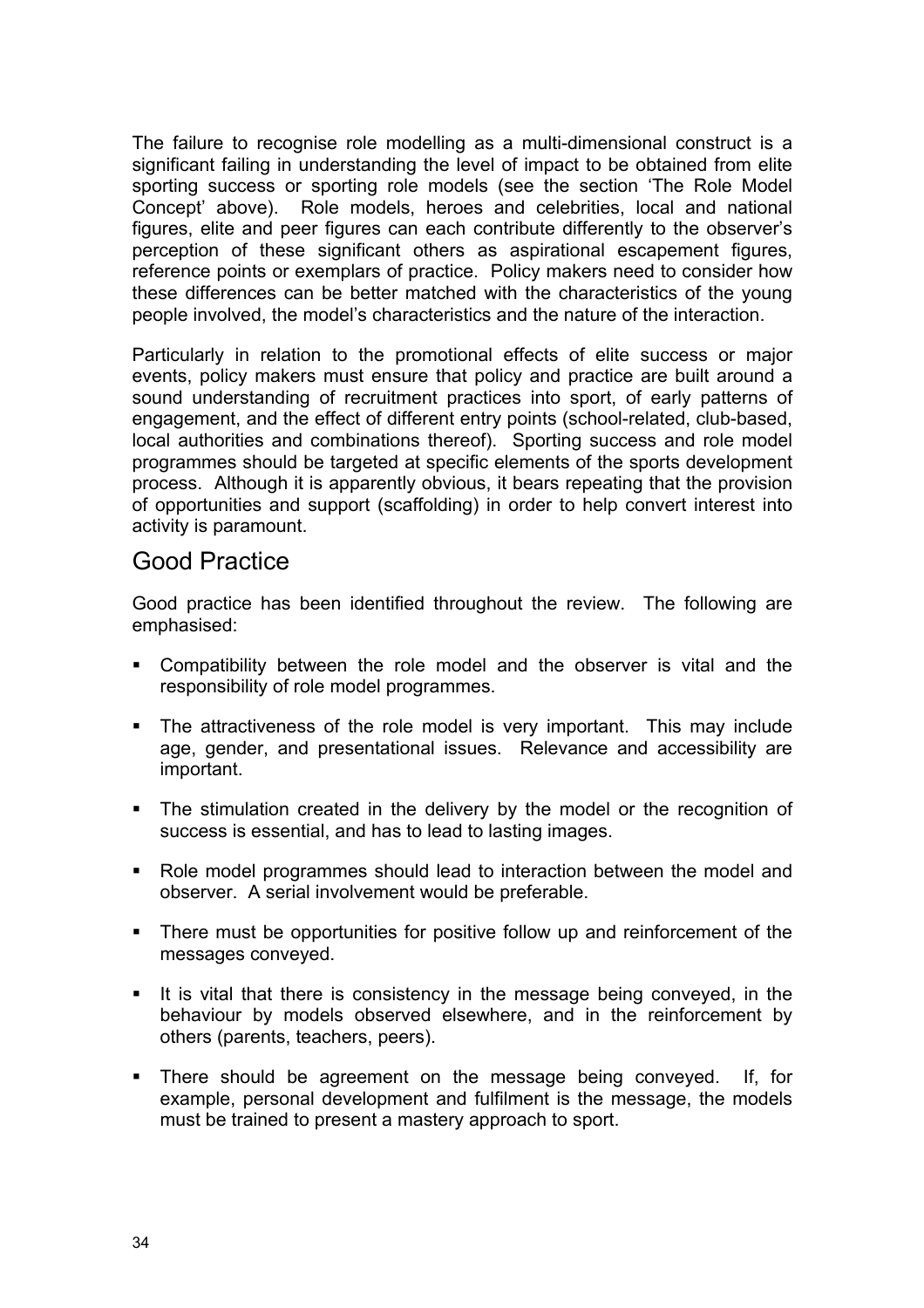- Different messages should be conveyed to non- and lesser-participating populations than to those already committed to sport.
- Sports development plans should acknowledge the specific contribution of major events or increased interest.
- **Peer role models provide a necessary bridge between the unattainable elite** model and the coping steps needed to progress.

#### Implications for the Objectives of the Review

The claims for the links between sporting success or positive role models and sports participation form part of the rhetoric of policy documentation in sport and are acknowledged as taken-for-granted assumptions about sports development policy and practice, and about claims for the impact of major events. However, academic writing acknowledges these as largely unsubstantiated claims:

No impacts have been robustly demonstrated.

There are examples of good practice. However:

- Sporting successes have not been woven sufficiently into sports development. This may partly be a function of capacity and resources.
- Role model programmes fulfil a significant range of functions. The aggregation of observer perspectives, role model presentation and characteristics, and the requirements for significant and sustained changes of behaviour do not, in combination, lead to high expectations for any sustained impact on participation.
- Mentored and longer-lasting programmes have a greater likelihood of success.

Sports participation is differentiated by age, gender, ethnicity, disability and social class, and a range of opportunity factors. There is no evidence that sporting success or role models have impacted on this pattern. Insofar as sporting success and role models have a stimulation effect, this will be most effective on those who are already committed to sport and for whom the relevance and aspirations are more meaningful.

#### Implications for Policy Makers

The policy and practice leading to sporting success should be maintained. There are many acknowledged benefits. The success of a sport leads to a more positive sporting environment in which opportunities and rewards are evident. Although the causal link to participation is not direct, sporting success plays a vital part in stimulating interest, and provides a mechanism for sports promotion.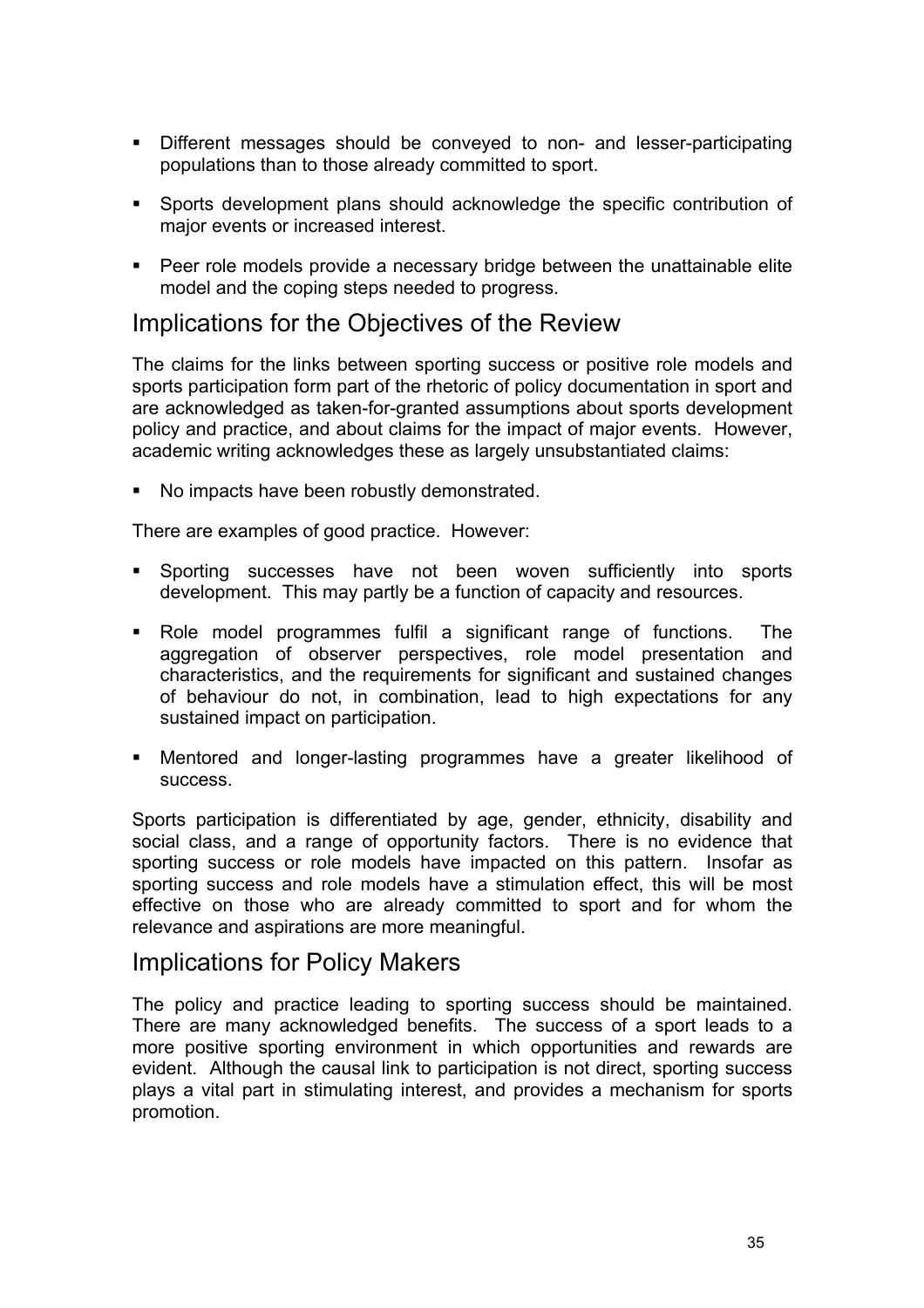Sports development initiatives should be tied specifically to sporting successes and clear distinction made between more general and sport-specific initiatives. A primary responsibility is to ensure that the capacity and resources exist to reinforce participation recruitment and enhancement initiatives.

Role model programmes should ensure that there is a match between the model's characteristics, presentation, and message, with the perceptions of the audience. There are many different potential effects of a role model: these need to be established and more targeted programmes designed as a result.

There is evidence of stimulation and interest in young people as a result of visits from sporting champions. This needs to be integrated with other development opportunities. Where possible, the programmes should be for an extended period and involve mentoring or scaffolding.

The element of sport specificity is absent from much of the literature. It is questionable whether sporting success is likely to have a general effect on participation (since this fails to acknowledge the specificity of initiation and recruitment, and does not adhere to good principles of modelling), and partly explains the likelihood of impact on existing participants. Similarly, role model programmes are likely to use individuals who have succeeded in a particular sport. Although they may convey a generic message, the impact seems likely to be more sport specific. There is a need for research in this area.

Policy makers should examine the ESTEEM Team programme in Canada and the range of role model related avenues for raising the profile of sport. Furthermore, policy makers should consider the role model programme as an educational tool and give consideration to how the personal development message is transmitted by sporting stars. The evaluation would emphasise this aspect of the programme, with increased participation a secondary effect.

There are significant challenges for researchers in carrying out impact evaluations. Nevertheless, policy makers need to encourage rigorous evaluations of programmes and more general research into role modelling issues and effects.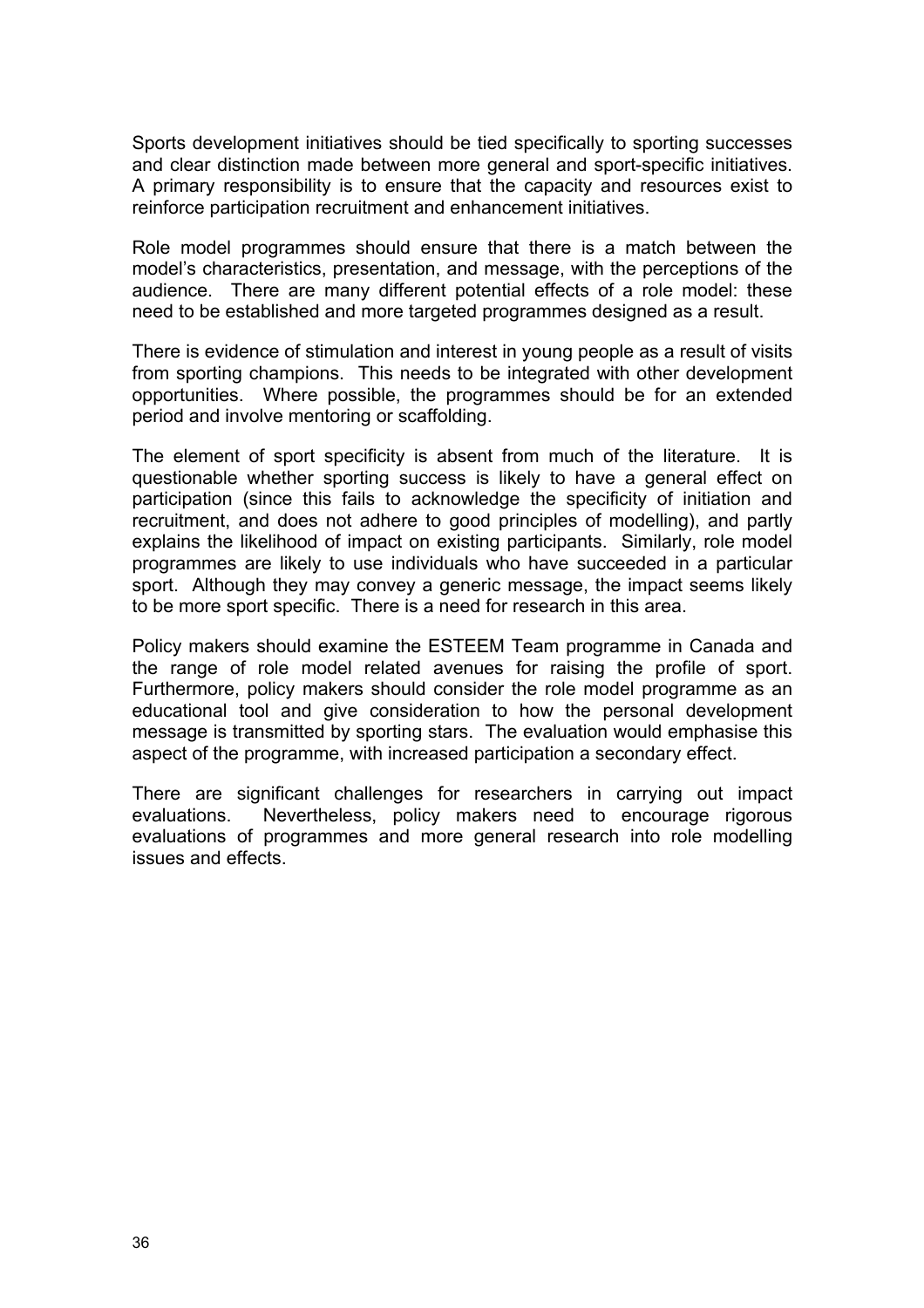### **References**

Allison, M. (2001) *Sports Clubs in Scotland*. (Research report no. 75) Edinburgh: **sport**scotland.

Althouse, L.A., Stritter, F.T. & Steiner, B.D. (1999) 'Attitudes and approaches of influential role models in clinical education'. *Advances in Health Science Education*. 4(2), 111-122.

Bandura, A (1977) 'Self-efficacy: toward a unifying theory of behavioural change'. *Psychological Review*. 84, 191-214.

Bandura, A. (1986) *Social Foundations of Thought and Action: A Social Cognitive Theory*. Englewood Cliffs, NJ: Prentice Hall.

Barbano, S. (2000) 'Role models: step up to the pedestal'. The Women's Sports Foundation. www.womenssportsfoundation.org/ accessed 01.06.2005

Berger, R.J. (2004) 'Pushing forward: disability, basketball and me'. *Qualitative Enquiry*. 10(5), 794-810.

Biskup, C. & Pfister, G. (1999) 'I would like to be like her/him: are athlete role-models for boys or girls?' *European Physical Education Review*. 5(3), 199-218.

BME Sports Network East/Ploszajski Lynch Consulting Ltd. (2005) 'Increasing BME Participation in Sport and Physical Activity by Black and Minority Ethnic Communities: A Report'. www.sportengland.org/plc-bme-final-report.pdf accessed 20.04.2005

British Psychological Society (2004) Memorandum submitted by the BPS to the Culture, media and Sport Committee.

www.parliament.the-stationery-office.co.uk/pa/cm200304/cmselect/cmcumeds/ accessed 18.04.2005

Brown, A. & Massey, J. (2001) 'The Sports Development Impact of the Manchester 2002 Commonwealth Games: Initial Baseline Research. Literature review: The Impact of Major Sporting Events'. MIPC/MMU and UK Sport.

www.uksport.gov.uk/images/uploaded/M2002\_Baseline\_2001.pdf accessed 28. 04.2005

Brown, A. with Massey, J, & Porter, C. (2004) *The Sport Development Impact of the 2002 Commonwealth Games: Post Games Report*. MIPC, MMU.

Capel, S. (1997) *Learning to Teach Physical Education in the Secondary School*. London: Routledge.

Cardinal, B.J. & Cardinal, M.K. (2002) 'Role modelling attitudes and physical activity and fitness promoting behaviours of prospective physical education specialists and non-specialists'. *Journal of the International Council for Health, Physical Education, Recreation, Sport and Dance*. 38(3), 22-26.

Carr, S. & Weigand, D.A. (2001) 'Parental, peer, teacher and sporting hero influence on the goal orientations of children in physical education'. *European Physical Education Review*. 7(3), 305-328.

Carr, S., Weigand, D.A. & Jones, J. (2000) 'The relative influence of parents, peers and sporting heroes on goal orientations of children and adolescents in sport'. *Journal of Sport Pedagogy*. 6(2), 34-55.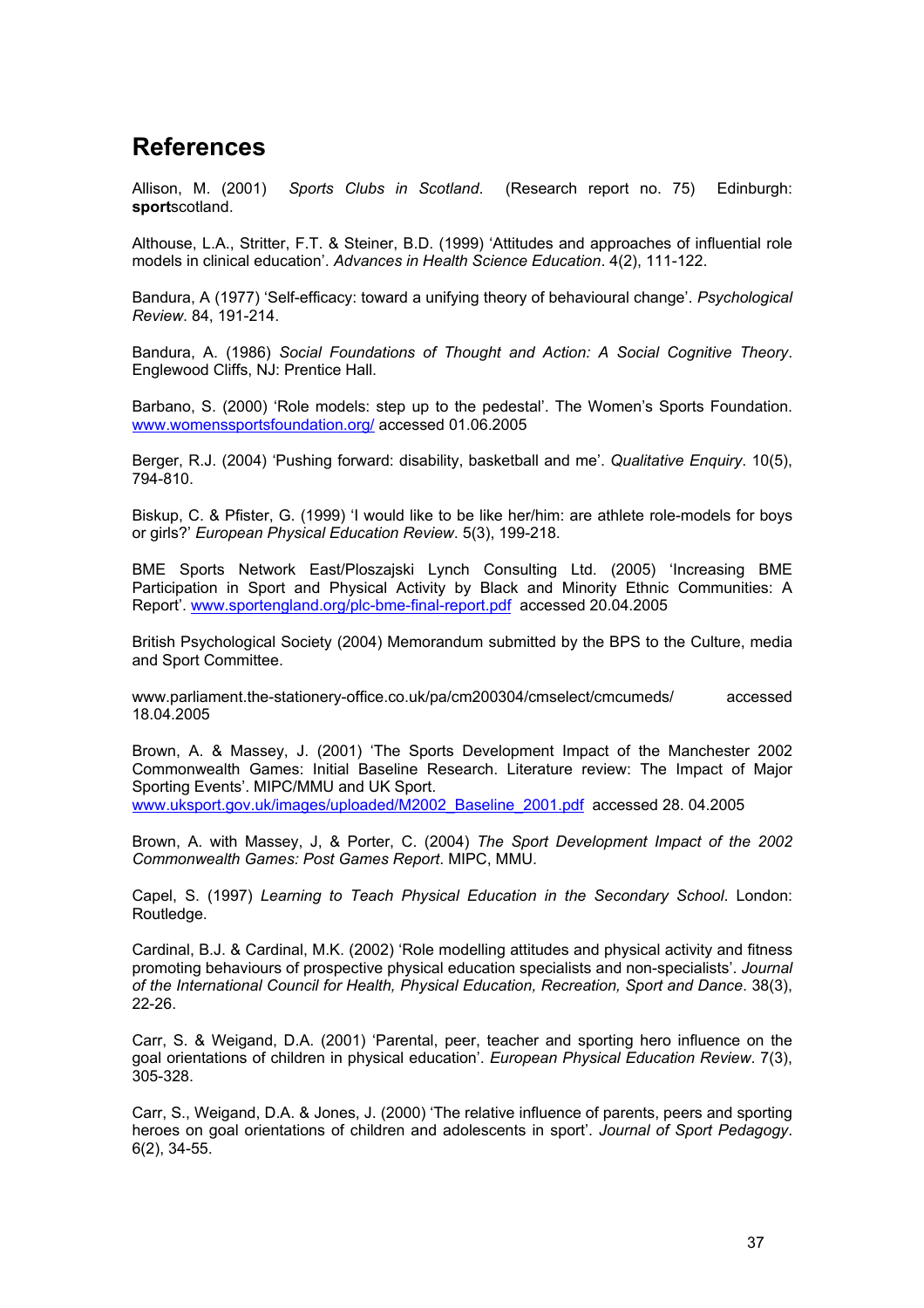Cashman, R. (2003) *Impact of the Games on Olympic Host Cities*. Barcelona: Centre d'Estudis Olympics.

Coalter, F. (2004) 'Stuck in the blocks? A sustainable sporting legacy'. *After the Goldrush: The London Olympics*. Institute for Public Policy research/DEMOS, London, 76-88

Commonwealth of Australia (2001) *Backing Australia' Ability: A More Active Australia*. Canberra: Australian Government Publishing Service.

Culture, Media & Sport Committee (2004) *Drugs and Role Models in Sport: Making and Setting Examples. (7<sup>th</sup> report of Session 2003/04) Volume 1. Stationery office, published 12<sup>th</sup> July 2004.* www.publications.parliament.uk/pa/cm200304/cmselect/cmcumeds/cmcumeds.htm accessed 18.04.05

DCMS (2004) *Government Response to the Culture, Media and Sport Select Committee Report on Drugs and Role Models in Sport*: *Making and Setting Examples*. (Cm 6347). HMSO, 2004. www.culture.gov.uk/ accessed 14.05.2005

DCMS/Cabinet Office (2002) *Game Plan: A Strategy for delivering Government's Sport and Physical Activity Objectives*. Crown Copyright.

Erde, E.L. (1997) 'The inadequacy of role models for educating medical students in ethics with some reflections on virtue theory'. *Theoretical Medicine*. 18, 31-45.

Hindson, A., Gidlow, B. & Peebles, C. (1994) 'The 'trickle-down' effect of top-level sport: myth or reality? A case study of the Olympics'. *Australian Leisure and Recreation*. 4(1), 16-24.

Jackson, N.W., Howes, F.S., Gupta, S., Doyle, J.L. & Waters, E. (2005) 'Interventions implemented through sporting organisations for increasing participation in sport'. *The Cochrane Database of Systematic Reviews*. Issue 2.Art.No.:CD004812.pub2.DOI: 10.1002/14651858.CD004812.pub2.

Lines, G. (2001) 'Villains, fools or heroes? Sports stars as role models for young people'. *Leisure Studies*. 20(4), 285-303.

Lines, G. (2002) 'The sports star in the media: the gendered construction and youthful consumption of sport personalities'. In J. Sugden & A. Tomlinson (eds.) *Power Games: A Critical Sociology of Sport*. London: Routledge, 196-215.

Lyle, J. (2004) 'Ships that pass in the night: An examination of the assumed symbiosis between sport-for-all and elite sport'. *Innovation in Cooperation*: *Proceedings of the 12th EASM European Sport Management Congress* (pp. 26-37). Ghent, Belgium: Publicatiefond voor Lichamelijke Opvoeding vzw.

MacCallum, J. & Beltman, S. (2002) *Role Models for Young People: What makes an Effective Role Model Program*. A Report to the National Youth Affairs Research Scheme. Hobart, Tas: Australian Clearinghouse for Youth Studies.

http://www.facsia.gov.au/internet/facsinternet.nsf/VIA/youthpubs/\$File/rolemodels.pdf accessed 14.03.05

MacDougall, C., Schiller, W. & Darbyshire, P. (2004) 'We have to live in the future'. *Early Child Development and Care*. 174(4), 369-387.

McInerney, D.M. & McInerney, V. (1998) *Educational Psychology: Constructing Learning*. 2<sup>nd</sup> Edition. Sydney: Prentice Hall Australia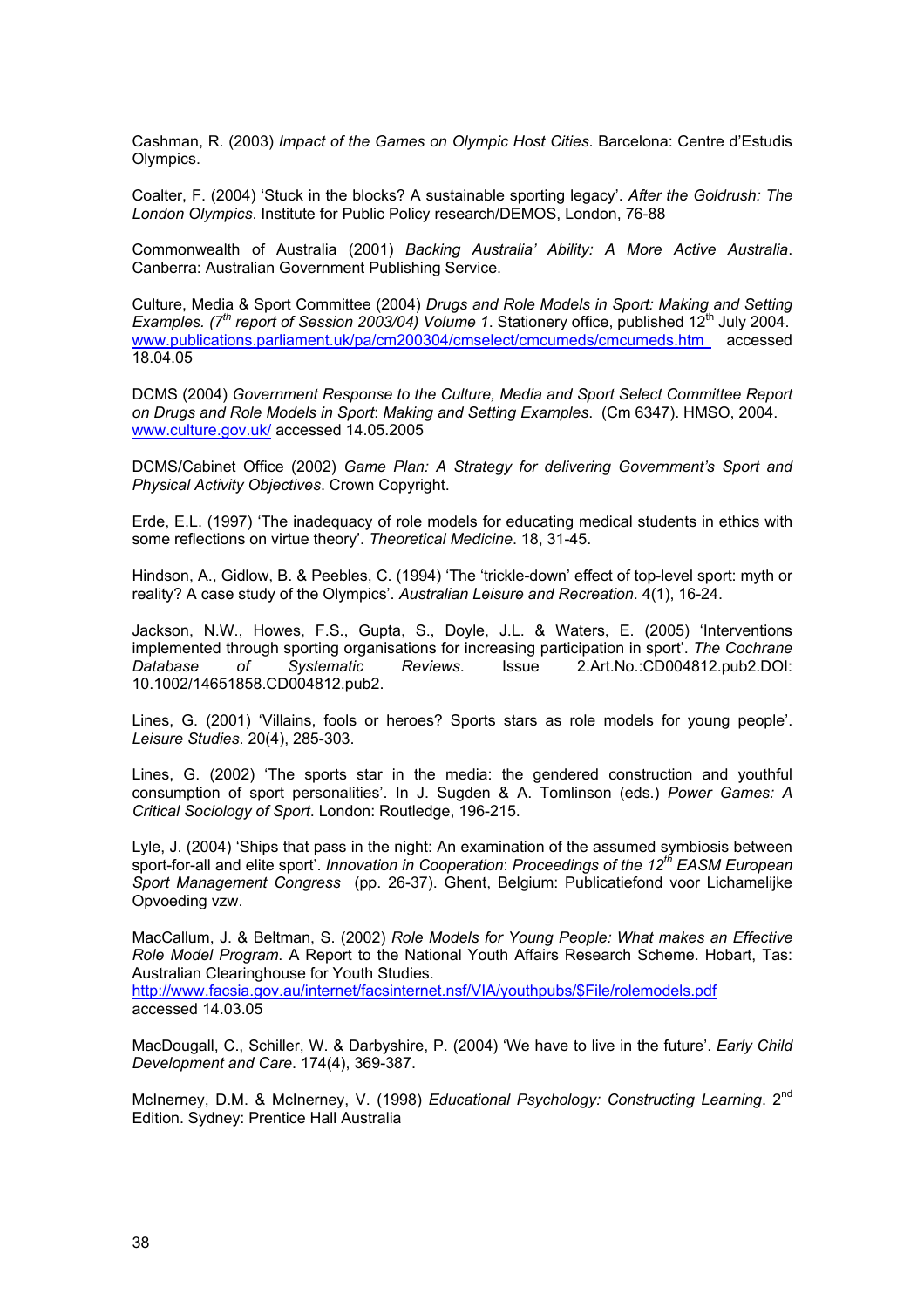Masterman, G. (2003) 'Major international sports events: planning for long-term benefits'. In A. Ibbetson, B. Watson & M. Ferguson (eds.) *Sport, Leisure and Social Inclusion*. Eastbourne: LSA Pub. No 82, 61-74.

Melnick, M.J. & Jackson, S.J. (2002) 'Globalisation American-style and reference idol selection: the importance of athlete celebrity others among New Zealand youth'. *International Review for the Sociology of Sport*. 37(3-4), 429-448.

Moorman, M. (2003) '"The Ellen Macarthur Factor": A study of opinions about the motivations of young female sailors'. In A. Ibbetson, B. Watson & M. Ferguson (eds.) *Sport, Leisure and Social Inclusion*. Eastbourne: LSA Pub. No 82, 195-210.

MORI (2004) 'The sports development impact of the Commonwealth Games 2002: Final report'. Research Conducted for UK Sport in Greater Manchester, Blackburn, Congleton and Liverpool. Paper made available by UK Sport.

Nixon, L.A. & Robinson, M.D. (1999) 'The educational attainment of young women: role model effects of female high school faculty'. *Demography*. 36(2), 185-194.

Payne, W, Reynolds, M., Brown, S. & Fleming, A. (2003) 'Sports Role Models and their Impact on Participation in Physical Activity : a Literature Review'. Victoria: VicHealth. www.vichealth.vic.gov.au accessed 27.01.05

Prochaska, J.O. & DiClemente, C.C. (1992) 'Stages of change in the modification of problem behaviours'. *Progress in Behavioural Modification*. 28, 184-218.

Rowe, N. & Champion, R. (2000) *Sports Participation and Ethnicity in England: National Survey 1999/2000. Headline Findings*. Sport England. www.sportengland.org/text/ethnic\_survey.pdf accessed 02.05.2005.

Sallis, J.F., Prochaska, J.J. & Taylor, W.C. (2000) 'A review of correlates of physical activity of children and adolescents'. *Medicine and Science in Sports and Exercise*. 32, 963-975.

Sherman, C. & Schookman, P. (2004) 'Role models in Aussie football – a perspective'. *Coaching Update*. 18(1), 12.

Sosniak, L.A (1985) 'A long-term commitment to learning' in *Developing Talent in Young People,* Ed. B.S. Bloom, New York: Ballantyne Books.

**sport**scotland (2003) *Shaping Scotland's Future. Sport 21 2003-2007 The National Strategy for Sport*. Edinburgh: **sport**scotland

**sport**scotland (2004) *Curling Success and its Impact on Participation.* (Research report no. 92). Edinburgh: **sport**scotland.

Sport England (2004) *Measuring Success 2: The Economic Impact of Major Sports Events.* London: Sport England.

http://www.uksport.gov.uk/pages/economic\_impact\_of\_major\_sports\_events/ accessed 09.05.05

Stewart, R. & Nicholson, M. (2004) 'The impact of elite international sporting success on organised sport participation in Australia'. *Innovation in Cooperation*: *Proceedings of the 12th EASM European Sport Management Congress* (pp. 89-90). Ghent, Belgium: Publicatiefond voor Lichamelijke Opvoeding vzw.